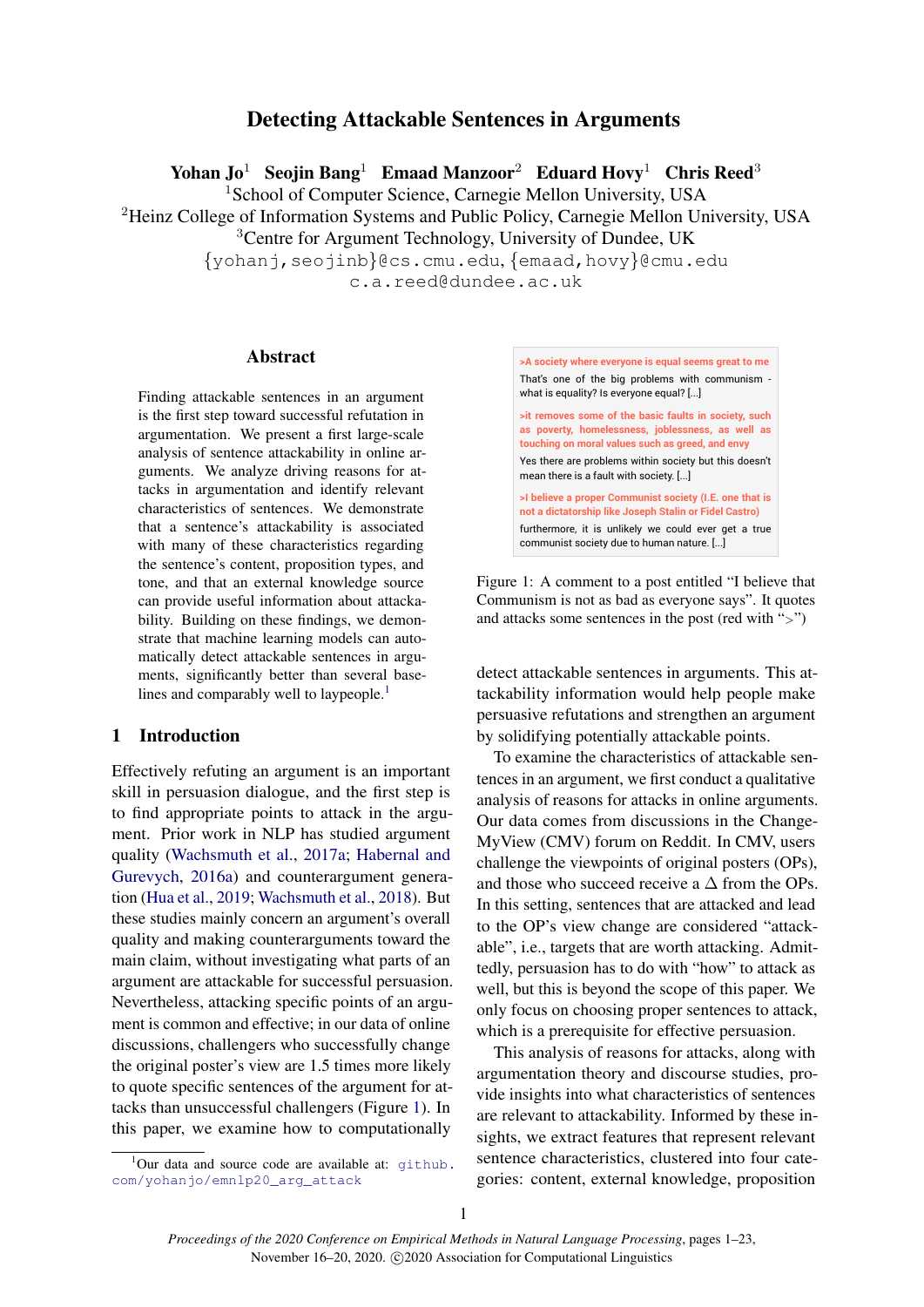types, and tone. We demonstrate the effects of individual features on sentence attackability, in regard to whether a sentence would be *attacked* and whether a sentence would be attacked *successfully*.

Building on these findings, we examine the efficacy of machine learning models in detecting attackable sentences in arguments. We demonstrate that their decisions match the gold standard significantly better than several baselines and comparably well to laypeople.

To the best of our knowledge, this work is the first large-scale analysis of sentence attackability in arguments. Our contributions are as follows:

- We introduce the problem of detecting attackable sentences in arguments and release the processed data from online discussions and the external knowledge source we used.
- We analyze driving reasons for attacks in arguments and the effects of sentence characteristics on a sentence's attackability.
- We demonstrate the performance of machine learning models for detecting attackable sentences, setting a baseline for this challenging task and suggesting future directions.

# 2 Background

The strength of an argument is a long-studied topic, dating back to [Aristotle](#page-8-0) [\(2007\)](#page-8-0), who suggested three aspects of argument persuasiveness: ethos (the arguer's credibility), logos (logic), and pathos (appeal to the hearer's emotion). More recently, [Wachsmuth et al.](#page-10-2) [\(2017b\)](#page-10-2) summarized various aspects of argument quality studied in argumentation theory and NLP, such as clarity, relevance, and arrangement. Some research took empirical approaches and collected argument evaluation criteria from human evaluators [\(Habernal and Gurevych,](#page-9-0) [2016a;](#page-9-0) [Wachsmuth et al.,](#page-10-0) [2017a\)](#page-10-0). By adopting some of these aspects, computational models have been proposed to automatically evaluate argument quality in various settings, such as essays [\(Ke et al.,](#page-9-2) [2019\)](#page-9-2), online comments [\(Gu et al.,](#page-9-3) [2018\)](#page-9-3), and pairwise ranking [\(Habernal and Gurevych,](#page-9-4) [2016b\)](#page-9-4). While these taxonomies help understand and evaluate the quality of an argument as a whole, little empirical analysis has been done in terms of what to attack in an argument to persuade the arguer.

What can be attacked in an argument has been studied more in argumentation theory. Particularly, [Walton et al.](#page-10-3) [\(2008\)](#page-10-3) present argumentation schemes and critical questions (CQs). Argument schemes

are reasoning types commonly used in daily argumentation. For instance, the scheme of *argument from cause to effect* has the conclusion "*B* will occur" supported by the premise "if *A* occurs, *B* will occur. In this case, A occurs". Each scheme is associated with a set of CQs for judging the argument to be good or fallacious. CQs for the above scheme include "How strong is the causal generalization?" and "Are there other factors that interfere with the causal effect?" Unlike the general argument quality described in the previous paragraph, CQs serve as an evaluation tool that specify local attackable points in an argument. They have been adopted for grading essays [\(Song et al.,](#page-10-4) [2017\)](#page-10-4) and teaching argumentation skills [\(Nussbaum et al.,](#page-10-5) [2018\)](#page-10-5). Some of the sentence characteristics in our work are informed by argumentation schemes and CQs.

NLP researchers have widely studied the effectiveness of counterarguments on persuasion [\(Tan](#page-10-6) [et al.,](#page-10-6) [2016;](#page-10-6) [Cano-Basave and He,](#page-9-5) [2016;](#page-9-5) [Wei et al.,](#page-10-7) [2016;](#page-10-7) [Wang et al.,](#page-10-8) [2017;](#page-10-8) [Morio et al.,](#page-9-6) [2019\)](#page-9-6) and how to generate counterarguments [\(Hua et al.,](#page-9-1) [2019;](#page-9-1) [Wachsmuth et al.,](#page-10-1) [2018\)](#page-10-1). Most of the work focuses on the characteristics of counterarguments with respect to topics and styles, without consideration of what points to attack. On the other hand, some studies aimed to model the salience of individual sentences in attacked arguments by paying different degrees of attention to sentences using attention mechanism [\(Jo et al.,](#page-9-7) [2018;](#page-9-7) [Ji et al.,](#page-9-8) [2018\)](#page-9-8). While their approaches helped to predict the success of persuasion, it was difficult to interpret what constitute the salience or attackability of sentences. To address this limitation, we quantify and analyze the characteristics of sentences that are attacked and lead to the arguer's view change.

# 3 Data

Here we describe how we collected and labeled our data.

### 3.1 Data Collection

We use online discussions from the Change-MyView (CMV) subreddit<sup>[2](#page-1-0)</sup>. In this forum, users post their views on various issues and invite other users to challenge their views. If a comment changes the original poster (OP)'s view, the OP acknowledges it by replying to the comment with a  $\Delta$  symbol. The high quality of the discussions in this forum is maintained through several mod-

<span id="page-1-0"></span><sup>2</sup><https://www.reddit.com/r/changemyview>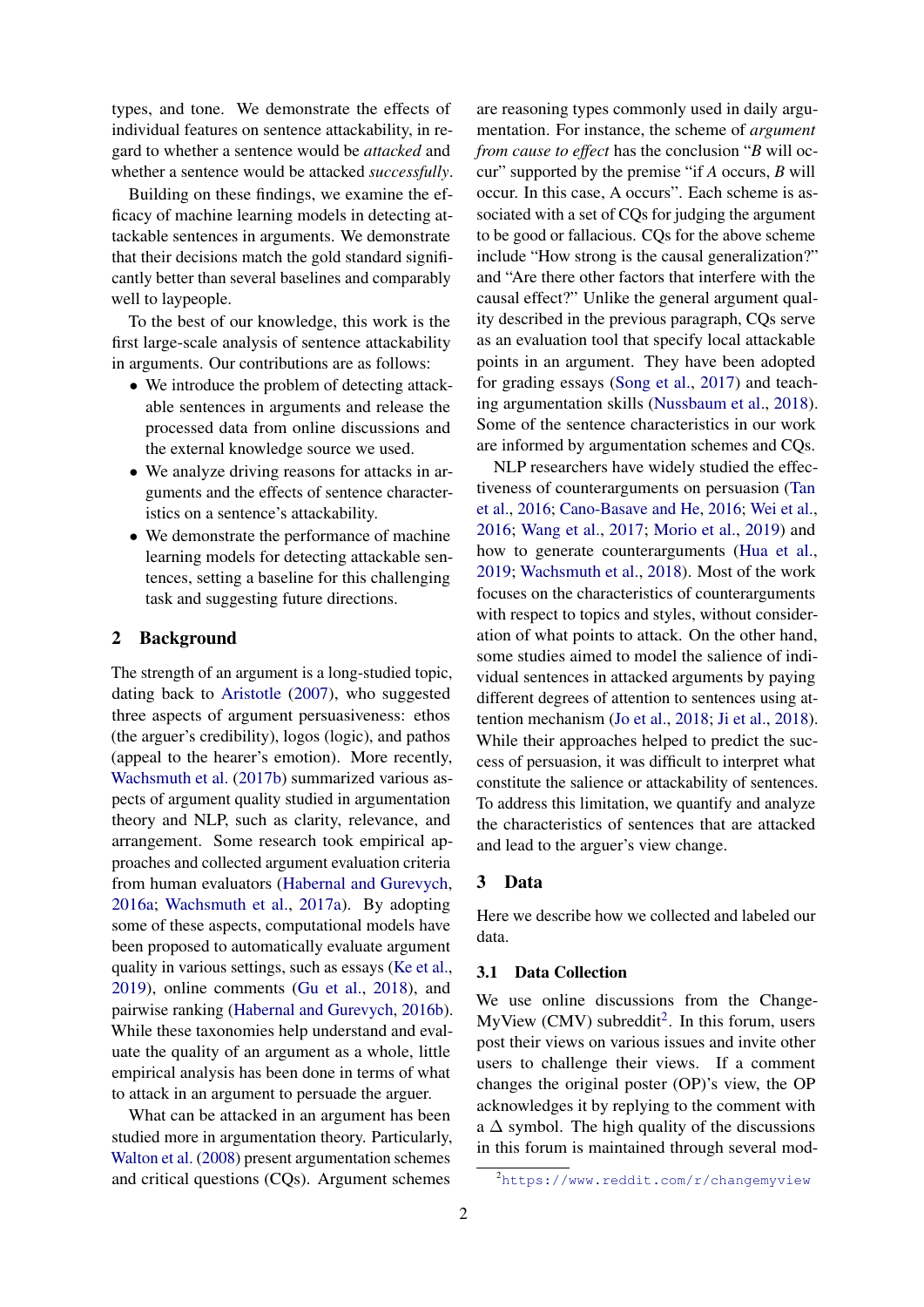eration rules, such as the minimum length of an original post and the maximum response time of OPs. As a result, CMV discussions have been used in many NLP studies [\(Chakrabarty et al.,](#page-9-9) [2019;](#page-9-9) [Morio et al.,](#page-9-6) [2019;](#page-9-6) [Jo et al.,](#page-9-7) [2018;](#page-9-7) [Musi,](#page-9-10) [2017;](#page-9-10) [Wei](#page-10-7) [et al.,](#page-10-7) [2016;](#page-10-7) [Tan et al.,](#page-10-6) [2016\)](#page-10-6).

We scraped CMV posts and comments written between January 1, 2014 and September 30, 2019, using the Pushshift API. We split them into a dev set (Jan 2014–Jan 2018 for training and Feb 2018– Nov 2018 for validation) and a test set (Dec 2018– Sep 2019), with the ratio of 6:2:2. We split the data by time to measure our models' generality to unseen subjects.

As the characteristics of arguments vary across different issues, we categorized the posts into domains using LDA. For each post, we chose as its domain the topic that has the highest standard score; topics comprising common words were excluded. We tried different numbers of topics (25, 30, 35, 40) and finalized on 40, as it achieves the lowest perplexity. This process resulted in 30 domains (excluding common-word topics): media, abortion, sex, election, Reddit, human economy, gender, race, family, life, crime, relationship, movie, world, game, tax, law, money, drug, war, religion, job, food, power, school, college, music, gun, and Jewish (from most frequent to least, ranging 5%–2%).

#### 3.2 Labeling Attackability

Since we are interested in which parts of a post are attacked by comments and whether the attacks lead to successful view changes, our goal here is to label each sentence in a post as *successfully attacked*, *unsuccessfully attacked*, or *unattacked*. We only consider comments directly replying to each post (toplevel comments), as lower-level comments usually address the same points as their parent comments (as will be validated at the end of the section).

Attacked vs. Unattacked: Some comments use direct quotes with the  $>$  symbol to address specific sentences of the post (Figure [1\)](#page-0-1). Each quote is matched with the longest sequence of sentences in the post using the Levenshtein edit distance (allowing a distance of 2 characters for typos). A matched text span should contain at least one word and four characters, and cover at least 80% of the quote to exclude cases where the  $>$  symbol is used to quote external content. As a result, 98% of the matched spans cover the corresponding quotes entirely. Additionally, a sentence in the post is considered to

be quoted if at least four non-stopwords appear in a comment's sentence. For example:

Post: *... If you do something, you should be prepared to accept the consequences. ...* Comment: *... I guess my point is, even if you do believe that "If you do something, you should be prepared to accept the consequences," you can still feel bad for the victims. ...*

We considered manually annotating attacked sentences too, but it turned out to be extremely timeconsuming and subjective (Appendix [A\)](#page-11-0). We tried to automate it using heuristics (word overlap and vector embeddings), but precision severely deteriorated. As we value the precision of labels over recall, we only use the method described in the previous paragraph. [Chakrabarty et al.](#page-9-9) [\(2019\)](#page-9-9) used the same method to collect attack relations in CMV.

Successfully vs. Unsuccessfully Attacked: After each sentence in a post is labeled as attacked or not, each attacked sentence is further labeled as *successfully attacked* if any of the comments that attack it, or their lower-level comments win a  $\Delta$ .

We post-process the resulting labels to increase their validity. First, as a challenger and the OP have discussion down the comment thread, the challenger might attack different sentences than the originally attacked ones and change the OP's view. In this case, it is ambiguous which sentences contribute to the view change. Hence, we extract quotes from all lower-level comments of  $\Delta$ -winning challengers, and if any of the quotes attack new sentences, this challenger's attacks are excluded from the labeling of *successfully attacked*. This case is not common, however (0.2%).

Second, if a comment attacks many sentences in the post and change the OP's view, some of them may not contribute to the view change but are still labeled as *successfully attacked*. To reduce this noise, comments that have more than three quotes are excluded from the labeling of *success-*fully attacked<sup>[3](#page-2-0)</sup>. This amounts to 12% of top-level comments (63% of comments have only one quote, 17% two quotes, and 8% three quotes).

Lastly, we verified if quoted sentences are actually attacked. We randomly selected 500 comments and checked if each quoted sentence is purely agreed with without any opposition, challenge, or question. This case was rare  $(0.4\%)^4$  $(0.4\%)^4$  $(0.4\%)^4$ , so we do

<span id="page-2-0"></span> $3$ This allows our subsequent analyses to capture stronger signals for successful attacks than without this process.

<span id="page-2-1"></span><sup>4</sup> Further, this case happened in only one out of the 500 comments (0.2%), where the author agreed with 4 quoted sentences. In CMV, challengers do use concessions but hardly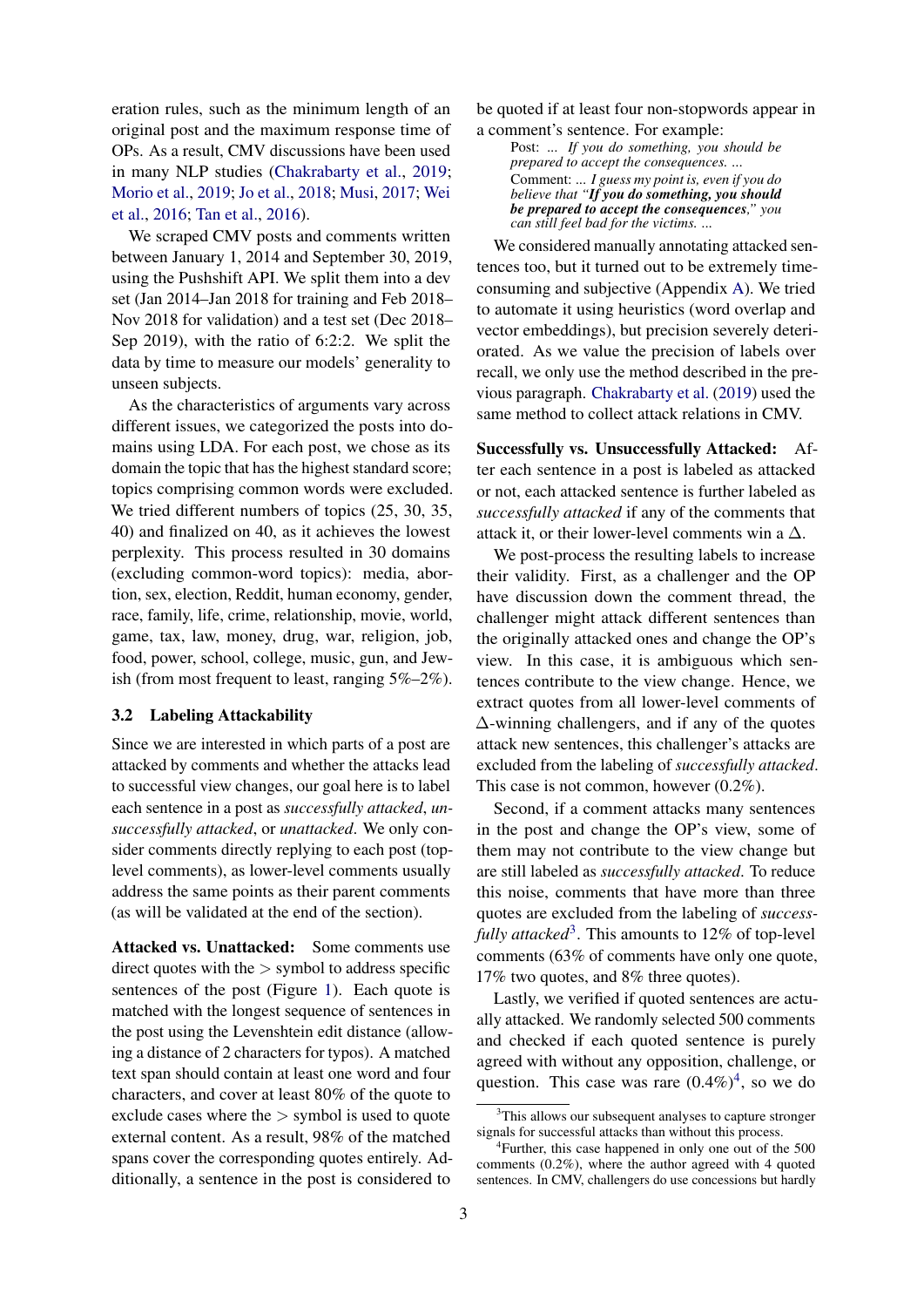<span id="page-3-0"></span>

| Dataset               |            | Train   | Val     | <b>Test</b> |
|-----------------------|------------|---------|---------|-------------|
| Attacked              | #posts     | 25,839  | 8,763   | 8,558       |
|                       | #sentences | 420,545 | 133,090 | 134,375     |
|                       | #attacked  | 119,254 | 40,163  | 40,354      |
| # posts               |            | 3.785   | 1,235   | 1,064       |
| Successful #sentences |            | 66,628  | 20,240  | 17,129      |
| #successful           |            | 8,746   | 2,718   | 2,288       |

Table 1: Data statistics. "Attacked" contains posts with at least one attacked sentence. "Successful" contains posts with at least one successfully attacked sentence.

<span id="page-3-1"></span>R1 *S* is true but does not support the main claim (19%)

R2 *S* misses cases suggesting opposite judgment (18%)

R3 *S* has exceptions (17%)

R4 *S* is false (12%)

R5 *S* misses nuanced distinctions of a concept (8%)

R6 *S* is unlikely to happen (6%)

R7 *S* has no evidence (6%)

R8 *S* uses an invalid assumption or hypothetical (4%)

R9 *S* contradicts statements in the argument (4%)

R10 Other (4%)

(a) Rationales for attacking a sentence (*S*).

F2 Invalid hypothetical (26%)<br>F3 Invalid generalization (13%)

Invalid generalization  $(13%)$ 

- F4 No evidence (11%)<br>F5 Absolute statement Absolute statement (7%)
- 

F6 Concession (5%)

F7 Restrictive qualifier (5%)

F8 Other (5%)

(b) Motivating factors for attacks.

Table 2: Rationales and motivating factors for attacks.

not further process this case. Table [1](#page-3-0) shows some statistics of the final data.

# <span id="page-3-5"></span>4 Quantifying Sentence Characteristics

As the first step for analyzing the characteristics of attackable sentences, we examine driving reasons for attacks and quantify relevant characteristics.

#### <span id="page-3-4"></span>4.1 Rationales and Motivation for Attacks

To analyze rationales for attacks, two authors examined quotes and rebuttals in the training data (one successful and one unsuccessful comment for each post). From 156 attacks, we identified 10 main rationales (Table [2a\)](#page-3-1), which are finer-grained than the refutation reasons in prior work [\(Wei et al.,](#page-10-7) [2016\)](#page-10-7). The most common rationale is that the sentence is factually correct but is irrelevant to the main claim (19%). Counterexample-related rationales are also common: the sentence misses an example suggest-

ing the opposite judgment to the sentence's own (18%) and the sentence has exceptions (17%).

This analysis is based on polished rebuttals, which mostly emphasize logical aspects, and cannot fully capture other factors that motivate attacks. Hence, we conducted a complementary analysis, where an undergraduate student chose three sentences to attack for each of 50 posts and specified the reasons in their own terms (Table [2b\)](#page-3-1). The most common factor is that the sentence is only a personal opinion (28%). Invalid hypotheticals are also a common factor (26%). The tone of a sentence motivates attacks as well, such as generalization (13%), absoluteness (7%), and concession (5%).

#### 4.2 Feature Extraction

Based on these analyses, we cluster various sentence characteristics into four categories—content, external knowledge, proposition types, and tone.<sup>[5](#page-3-2)</sup>

### 4.2.1 Content

Content and logic play the most important role in CMV discussions. We extract the content of each sentence at two levels: TFIDF-weighted  $n$ -grams  $(n = 1, 2, 3)$  and sentence-level **topics**. Each sentence is assigned one topic using Sentence LDA [\(Jo](#page-9-11) [and Oh,](#page-9-11) [2011\)](#page-9-11). We train a model on posts in the training set and apply it to all posts, exploring the number of topics ∈  ${10, 50, 100}$ .<sup>[6](#page-3-3)</sup>

#### <span id="page-3-6"></span>4.2.2 External Knowledge

External knowledge sources may provide information as to how truthful or convincing a sentence is (e.g., Table [2a-](#page-3-1)R2, R3, R4, R7 and Table [2b-](#page-3-1)F4). As our knowledge source, we use kialo.com—a collaborative argument platform over more than 1.4K issues. Each issue has a main statement, and users can respond to any existing statement with pro/con statements (1-2 sentences), building an argumentation tree. Kialo has advantages over structured knowledge bases and Wikipedia in that it includes many debatable statements; many attacked sentences are subjective judgments (§[4.1\)](#page-3-4), so factbased knowledge sources may have limited utility. In addition, each statement in Kialo has pro/con counts, which may reflect the convincingness of the statement. We scraped 1,417 argumentation trees and 130K statements (written until Oct 2019).

<span id="page-3-2"></span><sup>5</sup> Some rationales in Table [2a](#page-3-1) (e.g., R1 and R9) are difficult to operationalize reliably using the current NLP technology and thus are not included in our features.

<span id="page-3-3"></span> $6$ We also tried features based on semantic frames using SLING [\(Ringgaard et al.,](#page-10-9) [2017\)](#page-10-9), but they were not helpful.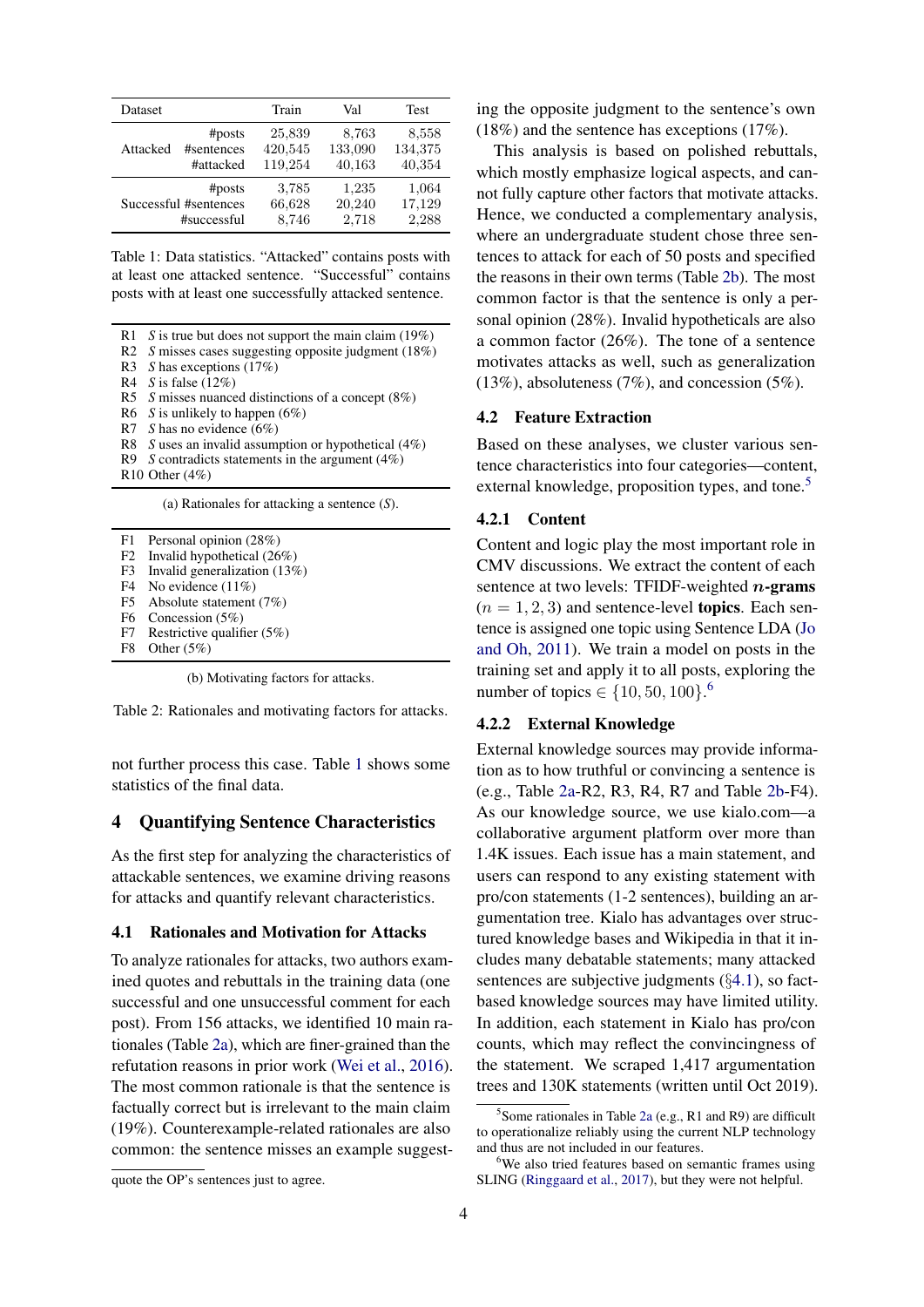For each sentence in CMV, we retrieve similar statements in Kialo that have at least 5 com-mon words<sup>[7](#page-4-0)</sup> and compute the following three features. Frequency is the number of retrieved statements; sentences that are not suitable for argumentation are unlikely to appear in Kialo. This feature is computed as  $\log_2(N+1)$ , where N is the number of retrieved statements. Attractiveness is the average number of responses for the matched statements, reflecting how debatable the sentence is. It is computed as  $log_2(M + 1)$ , where  $M = \frac{1}{N}$  $\frac{1}{N} \sum_{i=1}^{N} R_i$  and  $R_i$  is the number of responses for the ith retrieved statement. Lastly, **extremeness** is  $\frac{1}{N} \sum_{i=1}^{N} |P_i - N_i|$ , where  $P_i$  and  $N_i$  are the proportions (between 0 and 1) of pro responses and con responses for the ith retrieved statement. A sentence that most people would see flawed would have a high extremeness value.

#### 4.2.3 Proposition Types

Sentences convey different types of propositions, such as predictions and hypotheticals. No proposition types are fallacious by nature, but some of them may make it harder to generate a sound argument. They also communicate different moods, causing the hearer to react differently. We extract 13 binary features for proposition types. They are all based on lexicons and regular expressions, which are available in Appendix [C.](#page-13-0)

Questions express the intent of information seeking. Depending on the form, we define three features: confusion (e.g., *I don't understand*), why/how (e.g., *why ...?*), and other.

Normative sentences suggest that an action be carried out. Due to their imperative mood, they can sound face-threatening and thus attract attacks.

Prediction sentences predict a future event. They can be attacked with reasons why the prediction is unlikely (Table [2a-](#page-3-1)R6), as in critical questions for *argument from cause to effect* [\(Walton](#page-10-3) [et al.,](#page-10-3) [2008\)](#page-10-3).

Hypothetical sentences may make implausible assumptions (Table [2a-](#page-3-1)R8 and Table [2b-](#page-3-1)F2) or restrict the applicability of the argument too much (Table [2b-](#page-3-1)F7).

Citation often strengthens a claim using authority, but the credibility of the source could be attacked [\(Walton et al.,](#page-10-3) [2008\)](#page-10-3).

Comparison may reflect personal preferences that are vulnerable to attacks (Table [2b-](#page-3-1)F1).

Examples in a sentence may be attacked for their invalidity [\(Walton et al.,](#page-10-3) [2008\)](#page-10-3) or counterexamples (Table [2a-](#page-3-1)R3).

Definitions form a ground for arguments, and challengers could undermine an argument by attacking this basis (e.g., Table [2a-](#page-3-1)R5).

Personal stories are the arguer's experiences, whose validity is difficult to refute. A sentence with a personal story has subject *I* and a non-epistemic verb; or it has *my* modifying non-epistemic nouns.

Inclusive sentences that mention *you* and *we* engage the hearer into the discourse [\(Hyland,](#page-9-12) [2005\)](#page-9-12), making the argument more vulnerable to attacks.

#### 4.2.4 Tone

Challengers are influenced by the tone of an argument, e.g., subjectiveness, absoluteness, or confidence (Table [2b\)](#page-3-1). We extract 8 features for the tone of sentences.

Subjectivity comprises judgments, which are often attacked due to counterexamples (Table [2a-](#page-3-1)R2) or their arbitrariness (Table [2b-](#page-3-1)F1, [Walton et al.](#page-10-3) [\(2008\)](#page-10-3)). The subjectivity of a sentence is the average subjectivity score of words based on the Subjectivity Lexicon [\(Wilson et al.,](#page-10-10) [2005\)](#page-10-10) (non-neutral words of "weaksubj" =  $0.5$  and "strongsubj" = 1).

Concreteness is the inverse of abstract diction, whose meaning depends on subjective perceptions and experiences. The concreteness of a sentence is the sum of the standardized word scores based on [Brysbaert et al.](#page-8-1) [\(2014\)](#page-8-1)'s concreteness lexicon.

Qualification expresses the level of generality of a claim, where absolute statements can motivate attacks (Table [2b-](#page-3-1)R3). The qualification score of a sentence is the average word score based on our lexicon of qualifiers and generality words.

Hedging can sound unconvincing [\(Durik et al.,](#page-9-13) [2008\)](#page-9-13) and motivate attacks. A sentence's hedging score is the sum of word scores based on our lexicon of downtoners and boosters.

Sentiment represents the valence of a sentence. Polar judgments may attract more attacks than neutral statements. We calculate the sentiment of each sentence with BERT [\(Devlin et al.,](#page-9-14) [2018\)](#page-9-14) trained on the data of SemEval 2017 Task 4 [\(Rosenthal et al.,](#page-10-11) [2017\)](#page-10-11). Sentiment score is a continuous value ranging between -1 (negative) and +1 (positive), and sentiment categories are nominal (positive, neutral, and negative) $8$ . In addition, we compute the

<span id="page-4-0"></span><sup>&</sup>lt;sup>7</sup>Similarity measures based on word embeddings and knowledge representation did not help (Appendix [B\)](#page-11-1).

<span id="page-4-1"></span><sup>&</sup>lt;sup>8</sup>We achieved an average recall of 0.705, which is higher than the winner team's performance of 0.681.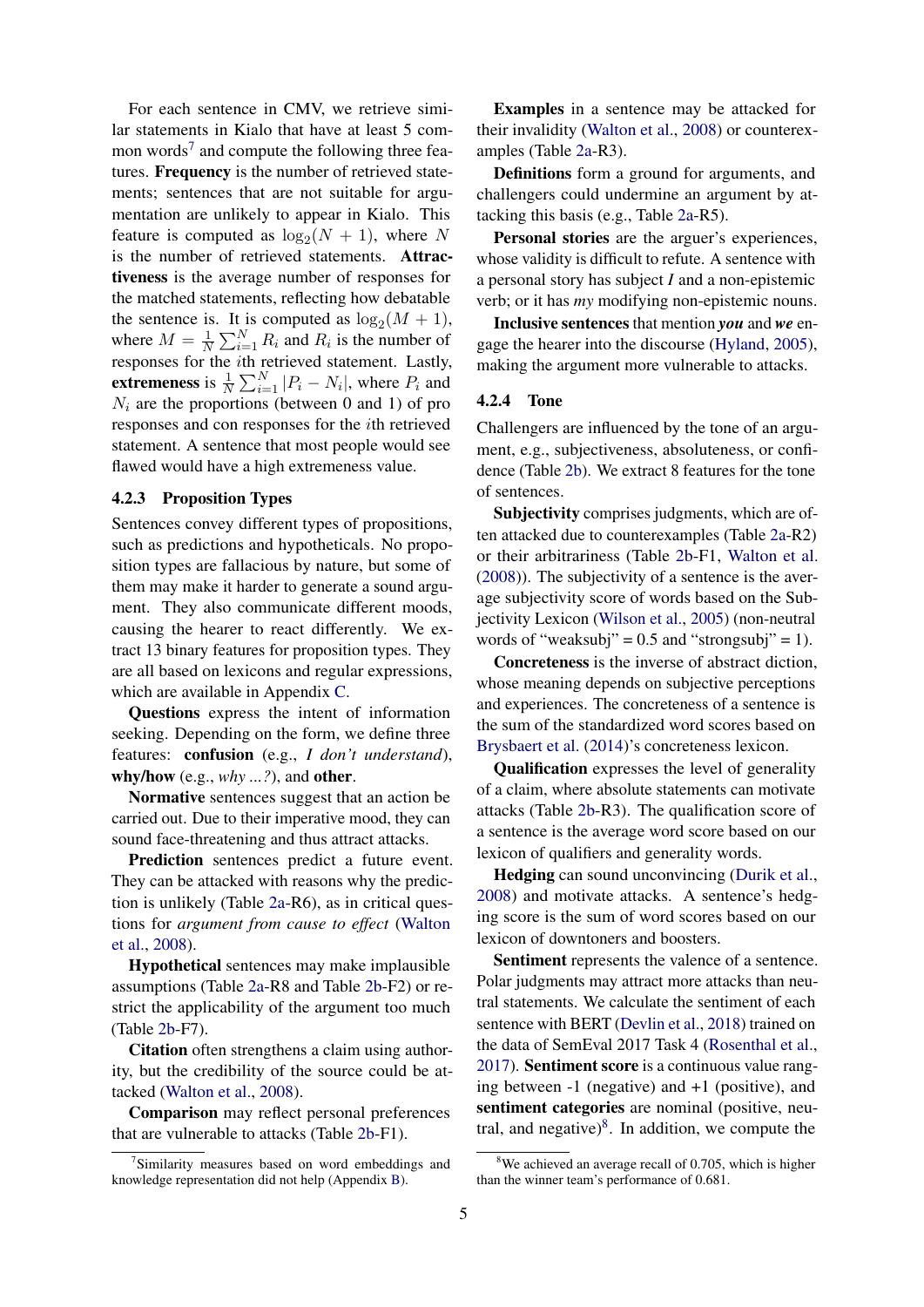scores of arousal (intensity) and dominance (control) as the sum of the standardized word scores based on [Warriner et al.](#page-10-12) [\(2013\)](#page-10-12)'s lexicon.

# <span id="page-5-3"></span>5 Task 1: Attackability Characteristics

One of our goals in this paper is to analyze what characteristics of sentences are associated with a sentence's attackability. Hence, in this section, we measure the effect size and statistical significance of each feature toward two labels: (i) whether a sentence is attacked or not, using the dev set of the "Attacked" dataset  $(N=553,635)$ , (ii) whether a sentence is attacked successfully or unsuccessfully, using all attacked sentences  $(N=159,417)$  $(N=159,417)$  $(N=159,417)$ .<sup>9</sup> Since the effects of characteristics may depend on the issue being discussed, the effect of each feature is estimated conditioned on the domain of each post using a logistic regression, and the statistical significance of the effect is assessed using the Wald test. For interpretation purposes, we use *odds ratio* (OR)—the exponent of the effect size.[10](#page-5-1)

# 5.1 Content

Attacked sentences tend to mention big issues like gender, race, and health as revealed in topics 47, 8, and 6 (Table [3\)](#page-5-2) and n-grams *life*, *weapons*, *women*, *society*, and *men* (Table [7](#page-17-0) in Appendix [E\)](#page-16-0). These issues are also positively correlated with successful attacks. On the other hand, mentioning relatively personal issues (*tv*, *friends*, topic 38) seems negatively correlated with successful attacks. So do forum-specific messages (*cmv*, *thank*, topic 4).

Attacking seemingly evidenced sentences appears to be effective for persuasion when properly done. Successfully attacked sentences are likely to mention specific data (*data*, *%*) and be the OP's specific reasons under bullet points (*2.* and *3.*).

n-grams capture various characteristics that are vulnerable to attacks, such as uncertainty and absoluteness (*i believe*, *never*), hypotheticals (*if i*), questions (*?*, *why*), and norms (*should*).

<span id="page-5-2"></span>

|                   | Feature                                              | Attacked                  | Successful                                 |
|-------------------|------------------------------------------------------|---------------------------|--------------------------------------------|
|                   | Topic47: Gender <sup>†</sup>                         | $1.37$ (***)              | $1.34$ (***)                               |
|                   | Topic8: Race <sup>†</sup>                            | $1.19$ (***)              | $(**)$<br>1.21                             |
| Content           | Topic6: Food <sup>†</sup>                            | $1.00$ (<br>$\lambda$     | $1.39$ (***)                               |
|                   | Topic38: Movie & Show <sup>†</sup>                   | $1.03$ (<br>$\lambda$     | $0.78$ (***)                               |
|                   | Topic4: CMV-Specific <sup>†</sup>                    | $0.16$ (***)              | $(**)$<br>0.36                             |
|                   | Kialo Frequency (log2)                               | $1.18$ (***)              | $(***)$<br>1.07                            |
| <b>Snowledge</b>  | Kialo Attractiveness (log2)                          | $1.30$ (***)              | 1.18<br>$(***)$                            |
|                   | Kialo Extremeness                                    | 1.51<br>$(***)$           | 1.19<br>$(***)$                            |
|                   | Question - Confusion <sup>†</sup>                    | $0.97$ (<br>$\mathcal{E}$ | 1.29<br>$\ast$<br>€                        |
|                   | Question - Why/How <sup>†</sup>                      | $1.77$ (***)              | $(***)$<br>1.27                            |
|                   | Question - Other <sup>†</sup>                        | $1.16$ (***)              | 1.11<br>∗<br>$\overline{(\ }$<br>$\lambda$ |
|                   | Citation <sup>†</sup>                                | $0.53$ (***)              | ∗<br>1.17<br>€                             |
|                   | Definition <sup>†</sup>                              | $1.04$ $($                | 1.32<br>$(**)$                             |
| Proposition Types | Normative <sup>†</sup>                               | $1.26$ (***)              | 1.10<br>$(**)$                             |
|                   | Prediction <sup>†</sup>                              | $1.22$ (***)              | 1.02<br>€<br>$\mathcal{E}$                 |
|                   | Hypothetical <sup>†</sup>                            | $1.29$ (***)              | 1.07<br>$\left($<br>$\mathcal{E}$          |
|                   | Comparison <sup>†</sup>                              | $1.25$ (***)              | 1.02<br>€                                  |
|                   | Example <sup>†</sup>                                 | $1.20$ (***)              | 1.17<br>$\ast$<br>€                        |
|                   | Personal Story <sup>†</sup>                          | $0.70^{(***})$            | 1.09<br>$(**)$                             |
|                   | Use of $You^{\dagger}$                               | $1.18$ (***)              | 1.04<br>$\left($<br>$\mathcal{E}$          |
|                   | Use of $We^{\dagger}$                                | $1.24$ (***)              | $0.98$ $($                                 |
|                   | Subjectivity <sup>‡</sup>                            | $1.03$ (***)              | $0.97$ (***)                               |
|                   | Concreteness <sup>‡</sup>                            | $0.87$ (***)              | 0.92<br>$(***)$                            |
|                   | Hedges <sup>‡</sup>                                  | $1.04$ (***)              | $(***)$<br>1.06                            |
|                   | Quantification <sup>‡</sup>                          | $0.97$ (***)              | 1.02<br>€<br>$\lambda$                     |
| Tone              | Sentiment Score <sup>‡</sup>                         | $0.87$ (***)              | $1.00$ (<br>$\mathcal{E}$                  |
|                   | Sentiment: Positive <sup><math>\uparrow</math></sup> | $0.76$ (***)              | 0.99<br>$\left($<br>$\mathcal{E}$          |
|                   | Sentiment: Neutral <sup>†</sup>                      | $0.82$ (***)              | 1.00<br>€<br>)                             |
|                   | Sentiment: Negative <sup>T</sup>                     | $1.34$ (***)              | 1.00<br>€                                  |
|                   | Arousal <sup>‡</sup>                                 | $1.02$ (***)              | 0.95<br>$(***)$                            |
|                   | Dominance $†$                                        | $1.07$ (***)              | 1.08<br>$(***)$                            |

Table 3: Odds ratio (OR) and statistical significance of features. An effect is positive (blue) if  $OR > 1$  and negative (red) if OR < 1. (<sup>†</sup>: binary, <sup>‡</sup>: standardized / \*:  $p < 0.05$ , \*\*:  $p < 0.01$ , \*\*\*:  $p < 0.001$ 

#### 5.2 External Knowledge

The Kialo-based knowledge features provide significant information about whether a sentence would be attacked successfully (Table [3\)](#page-5-2). As the frequency of matched statements in Kialo increases twice, the odds for successful attack increase by 7%. As an example, the following attacked sentence has 18 matched statements in Kialo.

*I feel like it is a parents right and responsibility to make important decisions for their child.*

The attractiveness feature has a stronger effect; as matched statements have twice more responses, the odds for successful attack increase by 18%, probably due to higher debatability.

A sentence being completely extreme (i.e., the matched sentences have only pro or con responses) increases the odds for successful attack by 19%.

As expected, the argumentative nature of Kialo

<span id="page-5-0"></span><sup>&</sup>lt;sup>9</sup>Simply measuring the predictive power of features in a prediction setting provides an incomplete picture of the roles of the characteristics. Some features may not have drastic contribution to prediction due to their infrequency, although they may have significant effects on attackability.

<span id="page-5-1"></span> $10$ Odds are the ratio of the probability of a sentence being (successfully) attacked to the probability of being not (successfully) attacked; OR is the ratio of odds when the value of the characteristic increases by one unit (Appendix [D\)](#page-15-0).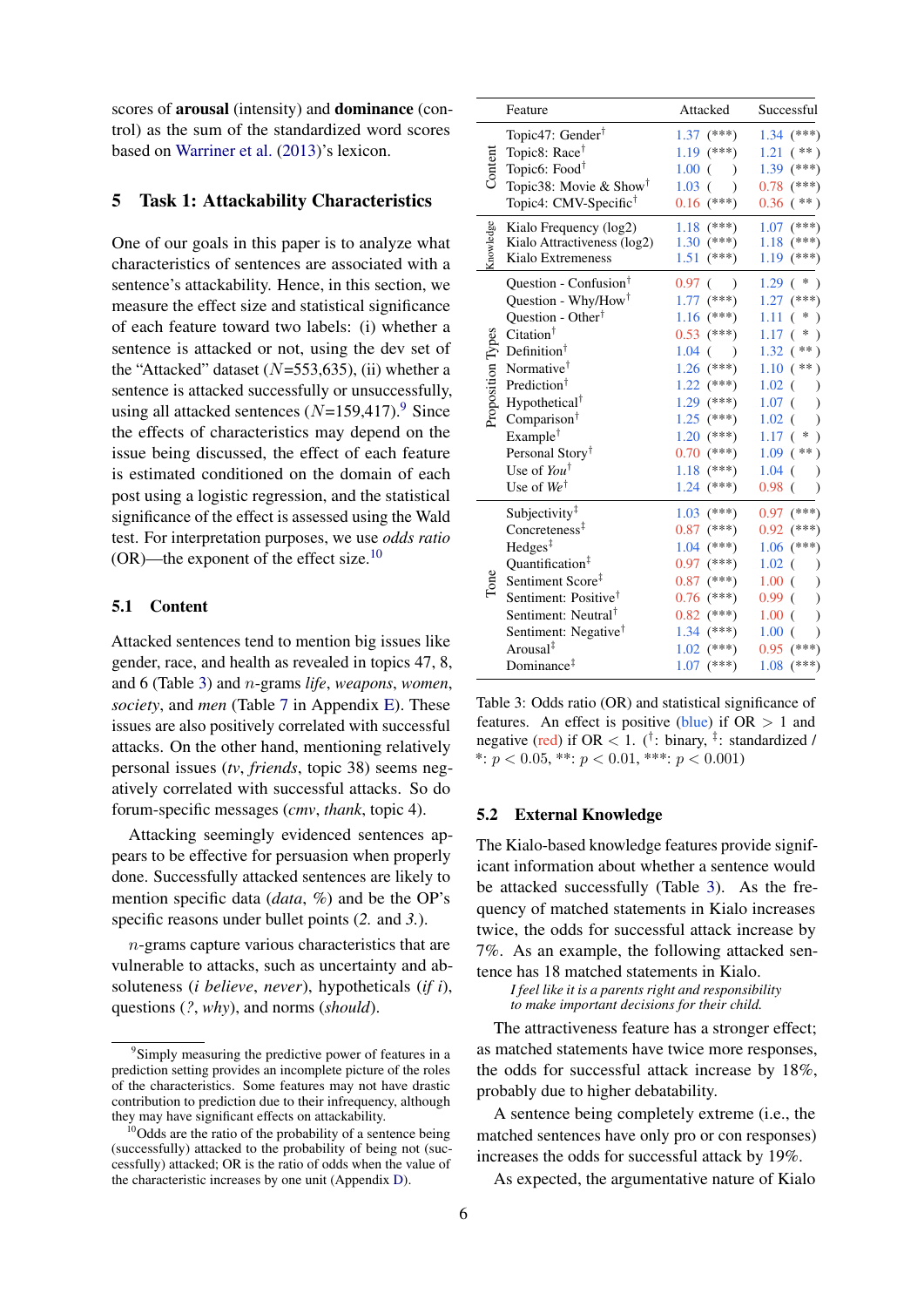allows its statements to match many subjective sentences in CMV and serves as an effective information source for a sentence's attackability.

### 5.3 Proposition Types

Questions, especially why/how, are effective targets for successful attack (Table [3\)](#page-5-2). Although challengers do not pay special attention to expressions of confusion (see column "Attacked"), they are positively correlated with successful attack (OR=1.29).

Citations are often used to back up an argument and have a low chance of being attacked, reducing the odds by half. However, properly attacking citations significantly increases the odds for successful attack by 17%. Similarly, personal stories have a low chance of being attacked and definitions do not attract challengers' attacks, but attacking them is found to be effective for successful persuasion.

All other features for proposition types have significantly positive effects on being attacked (OR=1.18–1.29), but only normative and example sentences are correlated with successful attack.

#### 5.4 Tone

Successfully attacked sentences tend to have lower subjectivity and arousal (Table [3\)](#page-5-2), in line with the previous observation that they are more data- and reference-based than unsuccessfully attacked sentences. In contrast, sentences about concrete concepts are found to be less attackable.

Uncertainty (high hedging) and absoluteness (low qualification) both increase the chance of attacks, which aligns with the motivating factors for attacks (Table [2b\)](#page-3-1), while only hedges are positively correlated with successful attacks, implying the importance of addressing the arguer's uncertainty.

Negative sentences with high arousal and dominance have a high chance of being attacked, but most of these characteristics have either no or negative effects on successful attacks.

#### 5.5 Discussion

We have found some evidence that, somewhat counter-intuitively, seemingly evidenced sentences are more effective to attack. Such sentences use specific data (*data*, *%*), citations, and definitions. Although attacking these sentences may require even stronger evidence and deeper knowledge, arguers seem to change their viewpoints when a fact they believe with evidence is undermined. In addition, it seems very important and effective to

identify and address what the arguer is confused (confusion) or uncertain (hedges) about.

Our analysis also reveals some discrepancies between the characteristics of sentences that challengers commonly think are attackable and those that are indeed attackable. Challengers are often attracted to subjective and negative sentences with high arousal, but successfully attacked sentences have rather lower subjectivity and arousal, and have no difference in negativity compared to unsuccessfully attacked sentences. Furthermore, challengers pay less attention to personal stories, while successful attacks address personal stories more often.

# 6 Task 2: Attackability Prediction

Now we examine how well computational models can detect attackable sentences in arguments.

# 6.1 Problem Formulation

This task is cast as ranking sentences in each post by their attackability scores predicted by a regression model. We consider two types of attackability: (i) whether a sentence will be attacked or not, (ii) whether a sentence will be successfully attacked or not (attacked unsuccessfully + unattacked). For both settings, we consider posts that have at least one sentence with the positive label (Table [1\)](#page-3-0).

We use three evaluation metrics. **P@1** is the precision of the first ranked sentence, measuring the model's accuracy when choosing one sentence to attack for each post. Less strictly, A@3 gives a score of 1 if any of the top 3 sentences is a positive instance and 0 otherwise. AUC measures individual sentence-level accuracy—how likely positive sentences are assigned higher probabilities.

#### 6.2 Comparison Models

For machine learning models, we explore two logistic regression models to compute the probability of the positive label for each sentence, which becomes the sentence's *attackability score*. LR is a basic lo-gistic regression with our features<sup>[11](#page-6-0)</sup> (Section [4\)](#page-3-5) and binary variables for domains. We explored feature selection using L1-norm and regularization using  $L2$ -norm.<sup>[12](#page-6-1)</sup> **BERT** is logistic regression where our features are replaced with the BERT embedding of the input sentence [\(Devlin et al.,](#page-9-14) [2018\)](#page-9-14). Contextualized BERT embeddings have achieved

<span id="page-6-0"></span><sup>&</sup>lt;sup>11</sup>We tried the number of topics  $\in \{10, 50, 100\}$ , and 50 has the best AUC on the val set for both prediction settings.

<span id="page-6-1"></span><sup>&</sup>lt;sup>12</sup>We also tried a multilayer perceptron to model feature interactions, but it consistently performed worse than LR.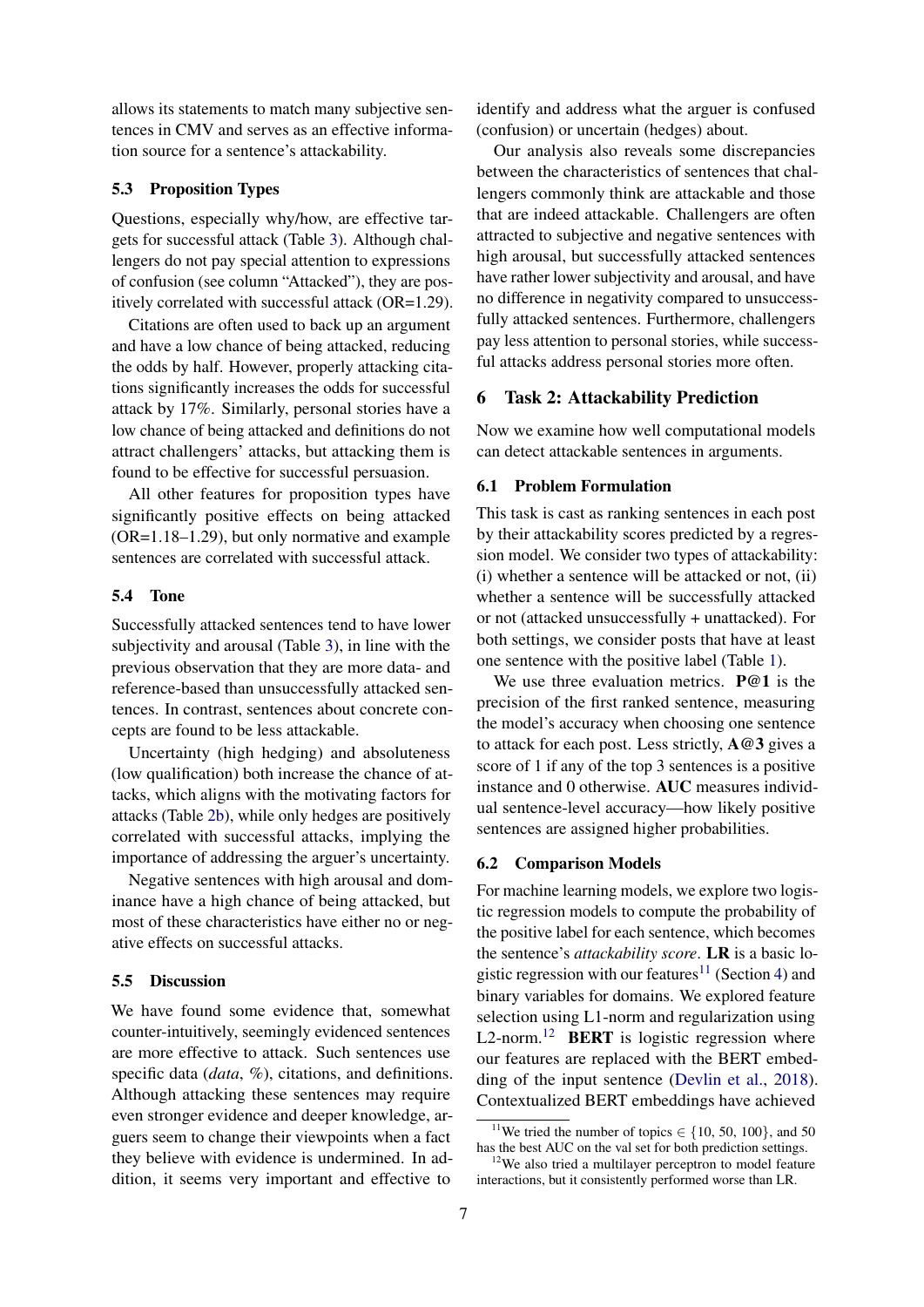<span id="page-7-2"></span>

|                      |      | Attacked |      | Successful |      |      |
|----------------------|------|----------|------|------------|------|------|
|                      | P@1  | A@3      | AUC. | P@1        | A@3  | AUC. |
| Random               | 35.9 | 66.0     | 50.1 | 18.9       | 45.0 | 50.1 |
| Length               | 42.9 | 73.7     | 54.5 | 22.3       | 52.1 | 55.7 |
| LR                   | 47.1 | 76.2     | 61.7 | 24.2       | 54.5 | 59.3 |
| $(x)$ Content        | 45.2 | 74.4     | 58.1 | 24.0       | 52.6 | 57.0 |
| $(\times)$ Knowledge | 47.0 | 76.0     | 61.7 | 24.1       | 54.3 | 59.0 |
| $(\times)$ Prop Type | 46.7 | 75.9     | 61.5 | 24.4       | 53.6 | 59.0 |
| $(x)$ Tone           | 47.0 | 76.0     | 61.9 | 25.2       | 56.2 | 59.4 |
| <b>BERT</b>          | 49.6 | 77.8     | 64.4 | 28.3       | 57.2 | 62.0 |
| Humans <sup>†</sup>  | 517  | 80.1     |      | 27.8       | 54.2 |      |

Table 4: Prediction accuracy. All LR/BERT scores (rows 3–8) have standard deviations between 0.1 and 1.1, significantly outperforming "Length". †The average bootstrap accuracy after resampling 100K times with sample size 200—the standard deviations of P@1 and A@3 range between 2.1 and 3.5.

state-of-the-art performance in many NLP tasks. We use the pretrained, uncased base model from Hugging Face [\(Wolf et al.,](#page-10-13) [2019\)](#page-10-13) and fine-tune it during training.<sup>[13](#page-7-0)</sup>

We explore two baseline models. **Random** is to rank sentences randomly. Length is to rank sentences from longest to shortest, with the intuition that longer sentences may contain more information and thus more content to attack as well.

Lastly, we estimate laypeople's performance on this task. Three undergraduate students each read 100 posts and rank three sentences to attack for each post. Posts that have at least one positive instance are randomly selected from the test set. $^{14}$  $^{14}$  $^{14}$ 

#### 6.3 Results

All computational models were run 10 times, and their average accuracy is reported in Table [4.](#page-7-2) Both the LR and BERT models significantly outperform the baselines, while the BERT model performs best. For predicting attacked sentences, the BERT model's top 1 decisions match the gold standard 50% of the time; its decisions match 78% of the time when three sentences are chosen. Predicting successfully attacked sentences is harder, but the performance gap between our models and the baselines gets larger. The BERT model's top 1 decisions match the gold standard 28% of the time—a 27% and 10% boost from random and length-based performance, respectively.

To examine the contribution of each feature category, we did ablation tests based on the best performing LR model (Table [4](#page-7-2) rows 4–7). The two prediction settings show similar tendencies. Regarding P@1 for successful attack, content has the highest contribution, followed by knowledge, proposition types, and tone. This result reaffirms the importance of content for a sentence's attackability. But the other features still have significant contribution, yielding higher P@1 and AUC (Table [4](#page-7-2) row 4) than the baselines.

It is worth noting that our features, despite the lower accuracy than the BERT model, are clearly informative of attackability prediction as Table [4](#page-7-2) row 3 shows. Moreover, since they directly operationalize the sentence characteristics we compiled, it is pretty transparent that they capture relevant information that contributes to sentence attackability and help us better understand what characteristics have positive and negative signals for sentence attackability. We speculate that transformer models like BERT are capable of encoding these characteristics more sophisticatedly and may include some additional information, e.g., lexical patterns, leading to higher accuracy. But at the same time, it is less clear exactly what they capture and whether they capture relevant information or irrelevant statistics, as is often the case in computational argumentation [\(Niven and Kao,](#page-9-15) [2019\)](#page-9-15).

Figure [2](#page-8-2) illustrates how LR allows us to interpret the contribution of different features to attackability, by visualizing a post with important features highlighted. For instance, external knowledge plays a crucial role in this post; all successfully attacked sentences match substantially more Kialo statements than other sentences. The attackability scores of these sentences are also increased by the use of hypotheticals and certain n-grams like *could*. These features align well with the actual attacks by successful challengers. For instance, they pointed out that the expulsion of Russian diplomats (sentence 2) is not an aggressive reaction because the diplomats can be simply replaced with new ones. Kialo has a discussion on the relationship between the U.S. and Russia, and one statement puts forward exactly the same point that the expulsion was a forceful-looking but indeed a nice gesture. Similarly, a successful challenger pointed out the consistent attitude of the U.S. toward regime change in North Korea (sentence 3), and the North Korean regime is a controversial topic in Kialo. Lastly,

<span id="page-7-1"></span><span id="page-7-0"></span> $13$  Details for reproducibility are in Appendix [F.](#page-18-0)

<sup>&</sup>lt;sup>14</sup>We were interested in the performance of young adults who are academically active and have a moderate level of life experience. Their performance may not represent the general population, though.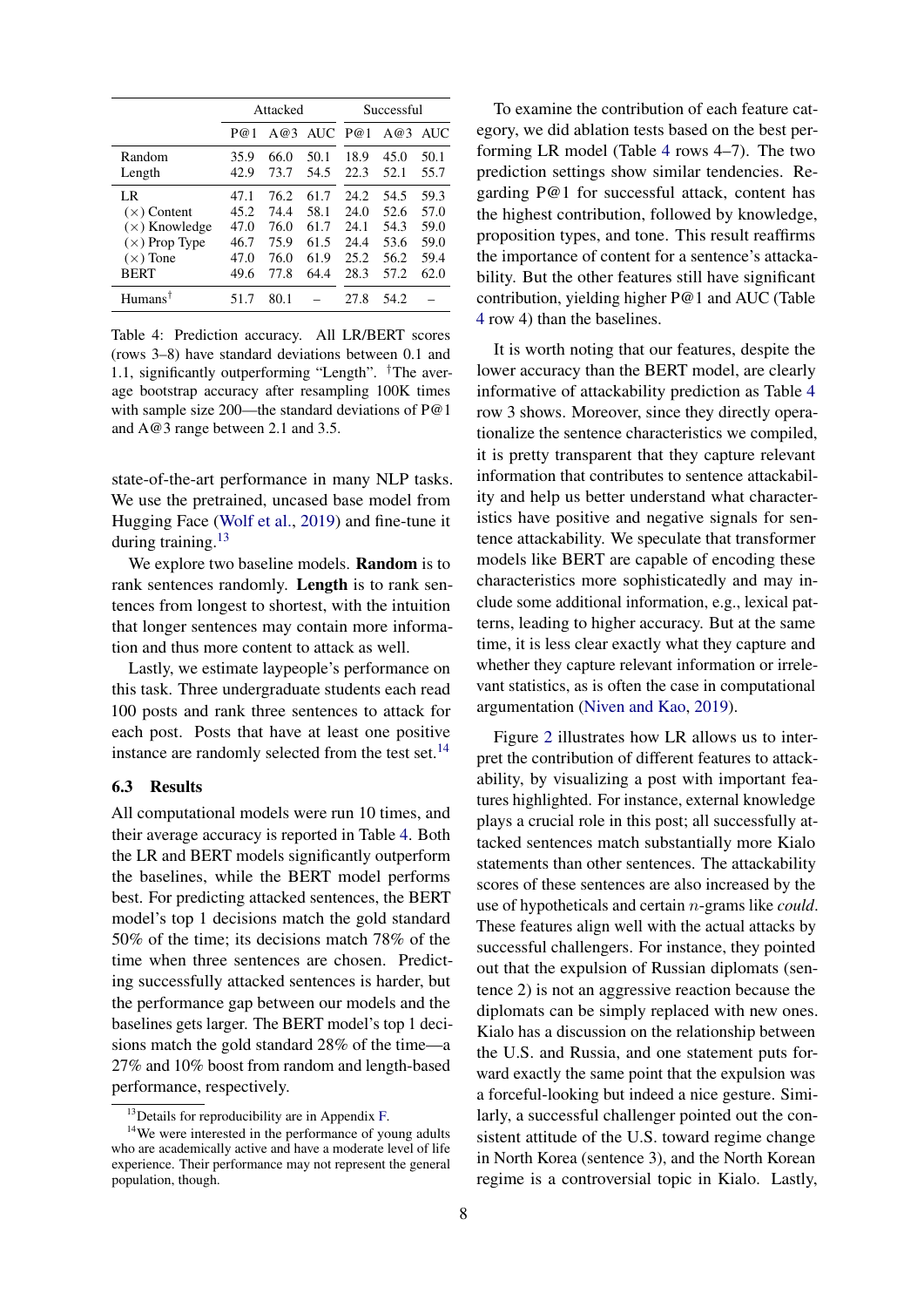<span id="page-8-2"></span>

tures with high/low weights are indicated with blue/red. Figure 2: Prediction visualization. Background color indicates predicted attackability (blue: high, red: low). Successfully attacked sentences are underlined. Fea-

one successful challenger attacked the hypothetical outcomes in sentences 4 and 5, pointing out that ing causality in a cr those *future* of North Korea*, the US,* and NK's nuclear arsenal*, KialoExtr (-0.07)*  $\frac{1}{2}$ could as highly indicative of attackability. More skill reflected in the successful and erroneous cases are in Appendix [H.](#page-20-0) leave this analysis to those outcomes are not plausible, and the LR model addressing confoun *Topic5 (0.39)* also captures the use of hypothetical and the word

*reason* to withhold from attacking North Korea, which *is a* plan *that seems to* be favorable *among* higher officials. BERT model for predicting attacked sentences, but between us and China/Russia, attacking *or* otherwise provoking North Korea *or* Russia *could lead* to *situations*  $r_{\text{ance}}$  (Table 4  $\alpha$ *holocaust*. *Is conflict the* current trajectory of in CMV requires substantial domain knowledge, Laypeople perform significantly better than the *Our work could Use of "We" (-0.18)* only comparably well for successfully attacked sen-tences (Table [4](#page-7-2) row 9). Persuasive argumentation *So let's* say *I'm* good *friends with* Amanda and Bailey. *I* Nevertheless in only take a *romantic interest in* Bailey because she's model seem to make similar decisions; the asso-<br>**Neteriories** that *I'm not really* into her body *structure*. *Another* ciation between their choices of sentences is high, Aristotle. 2007. On R with odds ratios ranging between 3.43 (top 1) and *physical appearance*. *You know absolutely nothing* 3.33 (top 3). Interestingly, the LR model has a Oxford University I *with them just* from *their* looks. *I feel this* way *because* low association with the human decisions for top 1 *both* genders*) I* think *to* myself "wow we'd make *such* a good couplet to enter a couplet feel the desire to enter a so  $\mu$ *Topic15 (-0.18) I* realize *I* have *a* bias because *I grew up in a* big *city in* a machine-learned model outperformed laypeople. Nevertheless, in our task, the humans and the BERT **Deferences**  $(OR=2.65)$ , but the association exceeds the BERT most the asso<sub>n</sub> **References** ing persuasive refutation [\(Guo et al.,](#page-9-16) [2020\)](#page-9-16), where Educational but laypeople do not have such expertise for many domains. The BERT model, however, seems to take advantage of the large data and encodes useful linguistic patterns that are predictive of attackability. A similar tendency has been observed in predictmodel for top 3 (OR=3.69). It would be interesting to further examine the similarities and differences

in how humans and machines choose sentences to attack.

# 7 Conclusion

We studied how to detect attackable sentences in arguments for successful persuasion. Using online arguments, we demonstrated that a sentence's attackability is associated with many of its characteristics regarding its content, proposition types, and tone, and that Kialo provides useful information about attackability. Based on these findings we demonstrated that machine learning models can automatically detect attackable sentences, comparably well to laypeople.

*There is a least increase in expressions* of confusion) in an *elections elections are <i>aroument* increase *party* affiliations than *actual* views or *the character* of *the* individual the opinion holder? While our findings suggest *was backed* by *the Republican* Party *even* though *he was* initial hypotheses about the characteristics of sen-*Republical Lences that can be successfully attacked, establish*pointing out that ing causality in a credible manner would require and the LR model addressing confounders, such as the challenger's *focused and the word reputation [\(Manzoor et al.,](#page-9-18) [2020\)](#page-9-18) and persuasive* tackability. More skill reflected in their attack [\(Tan et al.,](#page-10-14) [2014\)](#page-10-14). We *that thata for a themarring in Appendix H.* leave this analysis to future work. argument increase the probability of persuading *I believe* that *socialism is an obvious* and humanitarian next *step for the U.S*. *It should be the* responsibility of vastly *successful* people to *provide a* tiny fraction of their income to provide services *for people who* were not *given* universal health *care*, social security*, education (affordable* collage*), a* livable minimum *wage (*\$15 per hour*), and not to get* screwed over by businesses more *interested* in capital then people. Businesses *don't give* their fair share back to *the* community *they* leach off of *(*wages or *taxes),* and it *should be the* responsibility of the speak about socialism *they* quote *nations like the* U.S.S.R. gh, red: low). tion: would attacking a certain type of sentence Our work contributes a new application to the growing literature on causal inference from text [\(Egami et al.,](#page-9-17) [2018\)](#page-9-17), in the setting of "text as a treatment". Specifically, our findings in Section [5](#page-5-3) pave the way towards answering the causal ques-

force us *to think in* terms *of black and white, and* this *is* ked sentences, but ing discourse properties (coherence, cohesiveness). *e*<sub>tu</sub>lly attacked sen. Further aroumentation *Arricansignalistic Brefranchise Structure (support relations argumentation structure (support relations ive* argumentation between sentences or lack thereof) might provide *b needs topical completes completes topics completes topics completes topics completes topics dtacka-*Our work could be improved also by includ*revolution instead of a political one.* Socialism *is* an current governing body. I *believe that many European are a* perfect example of how socialism can be beneficial *to people*. B.T.W. *this is* my *first post,* I *can't wait* to have reasonable debates with *you all!* bility.

#### Acknowledgments

This research was supported by the Kwanjeong Educational Foundation.

- <span id="page-8-0"></span>*readors* is high, Aristotle. 2007. *On Rhetoric*. A Theory of Civic Dis-3 (top 1) and course (Translated by George Alexander Kennedy). *society* has a *Dxford* University Press, USA. Oxford University Press, USA.
- <span id="page-8-1"></span>ons for top *i*<br>de the **PEPT** Marc Brysbaert, Amy Beth Warriner, and Victor Kuas the BERI perman. 2014. Concreteness ratings for 40 thousand be interesting *generally known English word lemmas. Behavior d* differences *Research Methods*, *KialoExtr (-0.12) Use of "We" (-0.19) Research Methods*, 46(3):904–911.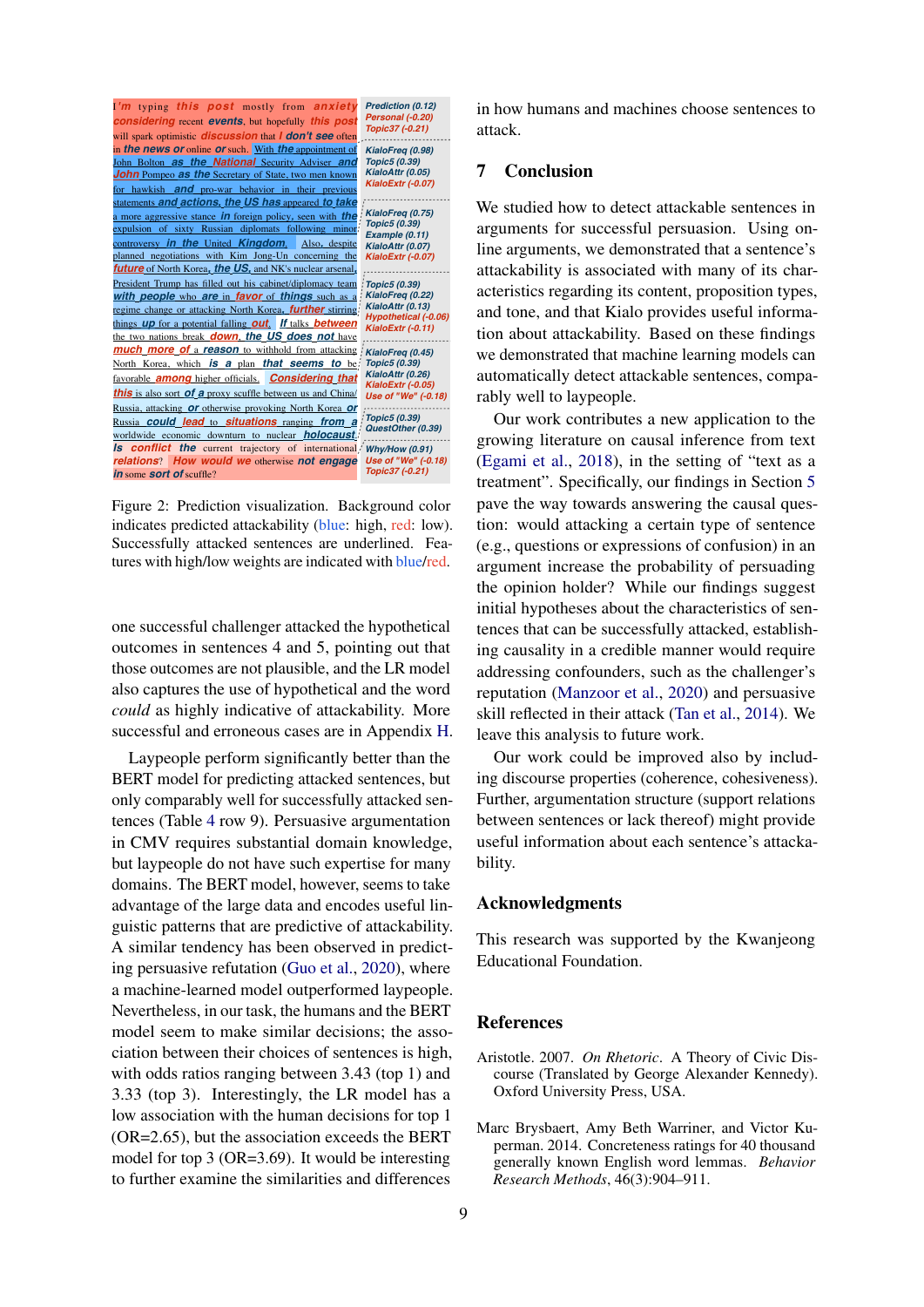- <span id="page-9-5"></span>Amparo Elizabeth Cano-Basave and Yulan He. 2016. A Study of the Impact of Persuasive Argumentation in Political Debates. In *Proceedings of the 2016 Conference of the North American Chapter of the Association for Computational Linguistics: Human Language Technologies*, pages 1405–1413, San Diego, California. Association for Computational Linguistics.
- <span id="page-9-9"></span>Tuhin Chakrabarty, Christopher Hidey, Smaranda Muresan, Kathy McKeown, and Alyssa Hwang. 2019. AMPERSAND: Argument Mining for PER-SuAsive oNline Discussions. In *Proceedings of the 2019 Conference on Empirical Methods in Natural Language Processing and the 9th International Joint Conference on Natural Language Processing (EMNLP-IJCNLP)*, pages 2926–2936, Hong Kong, China. Association for Computational Linguistics.
- <span id="page-9-14"></span>Jacob Devlin, Ming-Wei Chang, Kenton Lee, and Kristina Toutanova. 2018. [BERT: Pre-training of](http://arxiv.org/abs/1810.04805v1) [Deep Bidirectional Transformers for Language Un](http://arxiv.org/abs/1810.04805v1)[derstanding.](http://arxiv.org/abs/1810.04805v1) *arXiv*.
- <span id="page-9-13"></span>Amanda M Durik, M Anne Britt, Rebecca Reynolds, and Jennifer Storey. 2008. The Effects of Hedges in Persuasive Arguments: A Nuanced Analysis of Language. *Journal of Language and Social Psychology*, 27(3):217–234.
- <span id="page-9-17"></span>Naoki Egami, Christian J Fong, Justin Grimmer, Margaret E Roberts, and Brandon M Stewart. 2018. How to make causal inferences using texts. *arXiv preprint arXiv:1802.02163*.
- <span id="page-9-3"></span>Yunfan Gu, Zhongyu Wei, Maoran Xu, Hao Fu, Yang Liu, and Xuan-Jing Huang. 2018. Incorporating Topic Aspects for Online Comment Convincingness Evaluation. *Proceedings of the 5th Workshop on Argument Mining*, pages 97–104.
- <span id="page-9-16"></span>Zhen Guo, Zhe Zhang, and Munindar Singh. 2020. [In](https://doi.org/10.1145/3366423.3380302) [Opinion Holders' Shoes: Modeling Cumulative In](https://doi.org/10.1145/3366423.3380302)[fluence for View Change in Online Argumentation.](https://doi.org/10.1145/3366423.3380302) In *Proceedings of The Web Conference 2020*, WWW, page 2388–2399, New York, NY, USA. Association for Computing Machinery.
- <span id="page-9-0"></span>Ivan Habernal and Iryna Gurevych. 2016a. What makes a convincing argument? Empirical analysis and detecting attributes of convincingness in Web argumentation. In *Proceedings of the 2016 Conference on Empirical Methods in Natural Language Processing*, pages 1214–1223, Austin, Texas. Association for Computational Linguistics.
- <span id="page-9-4"></span>Ivan Habernal and Iryna Gurevych. 2016b. Which argument is more convincing? Analyzing and predicting convincingness of Web arguments using bidirectional LSTM. In *Proceedings of the 54th Annual Meeting of the Association for Computational Linguistics (Volume 1: Long Papers)*, pages 1589– 1599, Berlin, Germany. Association for Computational Linguistics.
- <span id="page-9-1"></span>Xinyu Hua, Zhe Hu, and Lu Wang. 2019. [Argument](http://arxiv.org/abs/1906.03717v1) [Generation with Retrieval, Planning, and Realiza](http://arxiv.org/abs/1906.03717v1)[tion.](http://arxiv.org/abs/1906.03717v1) *arXiv*.
- <span id="page-9-12"></span>Ken Hyland. 2005. *Metadiscourse : Exploring Interaction in Writing.* Continuum Discourse Series. Continuum.
- <span id="page-9-8"></span>Lu Ji, Zhongyu Wei, Xiangkun Hu, Yang Liu, Qi Zhang, and Xuanjing Huang. 2018. Incorporating Argument-Level Interactions for Persuasion Comments Evaluation using Co-attention Model. In *Proceedings of COLING , the th International Conference on Computational Linguistics*, pages 1–12.
- <span id="page-9-11"></span>Yohan Jo and Alice H Oh. 2011. Aspect and Sentiment Unification Model for Online Review Analysis. In *Proceedings of the fourth ACM international conference on Web search and data mining*, pages 815–824.
- <span id="page-9-7"></span>Yohan Jo, Shivani Poddar, Byungsoo Jeon, Qinlan Shen, Carolyn Penstein Rosé, and Graham Neubig. 2018. Attentive Interaction Model: Modeling Changes in View in Argumentation. In *Proceedings of the 2018 Conference of the North American Chapter of the Association for Computational Linguistics: Human Language Technologies, Volume 1 (Long Papers)*, pages 103–116, New Orleans, Louisiana. Association for Computational Linguistics.
- <span id="page-9-2"></span>Zixuan Ke, Hrishikesh Inamdar, Hui Lin, and Vincent Ng. 2019. Give Me More Feedback II: Annotating Thesis Strength and Related Attributes in Student Essays. In *Proceedings of the 57th Annual Meeting of the Association for Computational Linguistics*, pages 3994–4004, Florence, Italy. Association for Computational Linguistics.
- <span id="page-9-18"></span>Emaad Manzoor, George H. Chen, Dokyun Lee, and Michael D. Smith. 2020. Influence via ethos: On the persuasive power of reputation in deliberation online. *arXiv preprint arXiv:2006.00707*.
- <span id="page-9-6"></span>Gaku Morio, Ryo Egawa, and Katsuhide Fujita. 2019. Revealing and Predicting Online Persuasion Strategy with Elementary Units. In *Proceedings of the 2019 Conference on Empirical Methods in Natural Language Processing and the 9th International Joint Conference on Natural Language Processing (EMNLP-IJCNLP)*, pages 6273–6278, Hong Kong, China. Association for Computational Linguistics.
- <span id="page-9-10"></span>Elena Musi. 2017. How did you change my view? A corpus-based study of concessions' argumentative role. *Discourse Studies*, 20(2):270–288.
- <span id="page-9-15"></span>Timothy Niven and Hung-Yu Kao. 2019. [Probing Neu](https://doi.org/10.18653/v1/p19-1459)[ral Network Comprehension of Natural Language](https://doi.org/10.18653/v1/p19-1459) [Arguments.](https://doi.org/10.18653/v1/p19-1459) In *Proceedings of the 57th Annual Meeting of the Association for Computational Linguistics*, ACL, pages 4658 – 4664.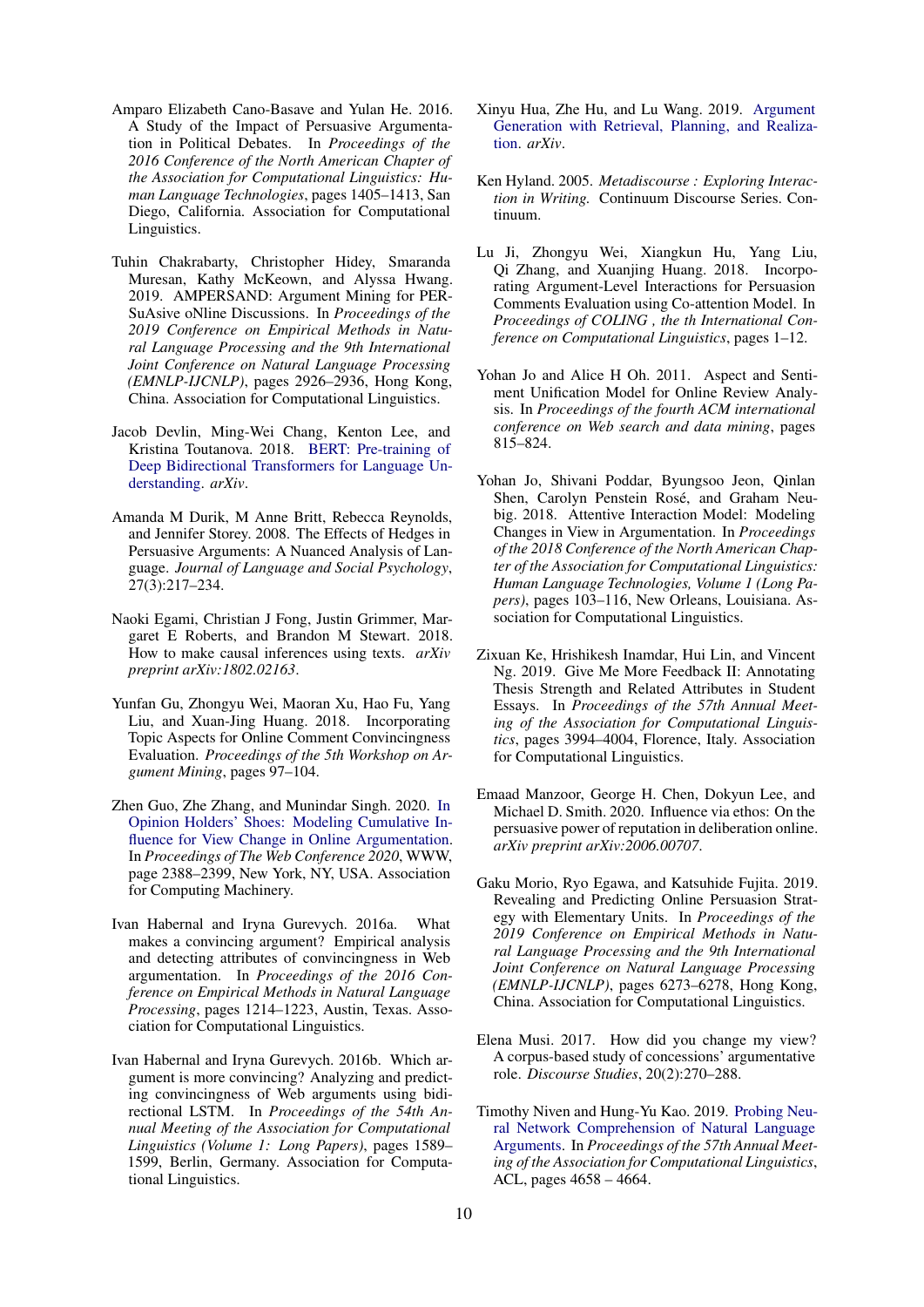- <span id="page-10-5"></span>E Michael Nussbaum, Ian J Dove, Nathan Slife, CarolAnne M Kardash, Refika Turgut, and David Vallett. 2018. Using critical questions to evaluate written and oral arguments in an undergraduate general education seminar: a quasi-experimental study. *Reading and Writing*, 19(2):1–22.
- <span id="page-10-15"></span>Nils Reimers, Benjamin Schiller, Tilman Beck, Johannes Daxenberger, Christian Stab, and Iryna Gurevych. 2019. Classification and Clustering of Arguments with Contextualized Word Embeddings. In *Proceedings of the 57th Annual Meeting of the Association for Computational Linguistics*, pages 567– 578, Florence, Italy. Association for Computational Linguistics.
- <span id="page-10-9"></span>Michael Ringgaard, Rahul Gupta, and Fernando C. N. Pereira. 2017. [SLING: A framework for frame se](http://arxiv.org/abs/1710.07032)[mantic parsing.](http://arxiv.org/abs/1710.07032) *CoRR*, abs/1710.07032.
- <span id="page-10-11"></span>Sara Rosenthal, Noura Farra, and Preslav Nakov. 2017. SemEval-2017 Task 4: Sentiment Analysis in Twitter. In *Proceedings of the 11th International Workshop on Semantic Evaluation (SemEval-2017)*, pages 502–518, Vancouver, Canada. Association for Computational Linguistics.
- <span id="page-10-4"></span>Yi Song, Paul Deane, and Beata Beigman Klebanov. 2017. Toward the Automated Scoring of Written Arguments: Developing an Innovative Approach for Annotation. *ETS Research Report . . .* , 152(3):157.
- <span id="page-10-14"></span>Chenhao Tan, Lillian Lee, and Bo Pang. 2014. The effect of wording on message propagation: Topic- and author-controlled natural experiments on Twitter. In *Proceedings of the 52nd Annual Meeting of the Association for Computational Linguistics (Volume 1: Long Papers)*, pages 175–185, Baltimore, Maryland. Association for Computational Linguistics.
- <span id="page-10-6"></span>Chenhao Tan, Vlad Niculae, Cristian Danescu-Niculescu-Mizil, and Lillian Lee. 2016. Winning Arguments: Interaction Dynamics and Persuasion Strategies in Good-faith Online Discussions. In *Proceedings of the 25th International Conference on World Wide Web*, pages 613–624. International World Wide Web Conferences Steering Committee.
- <span id="page-10-16"></span>URL1. [http://www-di.inf.puc-rio.br/](http://www-di.inf.puc-rio.br/~endler/students/Hedging_Handout.pdf) [˜endler/students/Hedging\\_Handout.pdf](http://www-di.inf.puc-rio.br/~endler/students/Hedging_Handout.pdf).
- <span id="page-10-17"></span>URL2. [https://github.com/words/hedges/](https://github.com/words/hedges/blob/master/data.txt) [blob/master/data.txt](https://github.com/words/hedges/blob/master/data.txt).
- <span id="page-10-18"></span>URL3. [https://www.janefriedman.com/](https://www.janefriedman.com/hedge-word-inflation-words-prune/) [hedge-word-inflation-words-prune/](https://www.janefriedman.com/hedge-word-inflation-words-prune/).
- <span id="page-10-0"></span>Henning Wachsmuth, Nona Naderi, Ivan Habernal, Yufang Hou, Graeme Hirst, Iryna Gurevych, and Benno Stein. 2017a. Argumentation Quality Assessment: Theory vs. Practice. In *Proceedings of the 55th Annual Meeting of the Association for Computational Linguistics (Volume 1: Long Papers)*, pages 250–255, Vancouver, Canada. Association for Computational Linguistics.
- <span id="page-10-2"></span>Henning Wachsmuth, Nona Naderi, Yufang Hou, Yonatan Bilu, Vinodkumar Prabhakaran, Tim Alberdingk Thijm, Graeme Hirst, and Benno Stein. 2017b. Computational Argumentation Quality Assessment in Natural Language. In *Proceedings of the 15th Conference of the European Chapter of the Association for Computational Linguistics: Volume 1, Long Papers*, pages 176–187, Valencia, Spain. Association for Computational Linguistics.
- <span id="page-10-1"></span>Henning Wachsmuth, Shahbaz Syed, and Benno Stein. 2018. Retrieval of the Best Counterargument without Prior Topic Knowledge. In *Proceedings of the 56th Annual Meeting of the Association for Computational Linguistics (Volume 1: Long Papers)*, pages 241–251. Association for Computational Linguistics.
- <span id="page-10-3"></span>Douglas Walton, Chris Reed, and Fabrizio Macagno. 2008. *Argumentation Schemes*. Cambridge University Press.
- <span id="page-10-8"></span>Lu Wang, Nick Beauchamp, Sarah Shugars, and Kechen Qin. 2017. Winning on the Merits: The Joint Effects of Content and Style on Debate Outcomes. *Transactions of Association of Computational Linguistics*, 5:219–232.
- <span id="page-10-12"></span>Amy Beth Warriner, Victor Kuperman, and Marc Brysbaert. 2013. Norms of valence, arousal, and dominance for 13,915 English lemmas. *Behavior Research Methods*, 45(4):1191–1207.
- <span id="page-10-7"></span>Zhongyu Wei, Yang Liu, and Yi Li. 2016. Is This Post Persuasive? Ranking Argumentative Comments in Online Forum. In *Proceedings of the 54th Annual Meeting of the Association for Computational Linguistics (Volume 1: Long Papers)*, pages 195– 200, Berlin, Germany. Association for Computational Linguistics.
- <span id="page-10-10"></span>Theresa Wilson, Janyce Wiebe, and Paul Hoffmann. 2005. Recognizing Contextual Polarity in Phrase-Level Sentiment Analysis. In *Proceedings of Human Language Technology Conference and Conference on Empirical Methods in Natural Language Processing*, pages 347–354, Vancouver, British Columbia, Canada. Association for Computational Linguistics.
- <span id="page-10-13"></span>Thomas Wolf, Lysandre Debut, Victor Sanh, Julien Chaumond, Clement Delangue, Anthony Moi, Pierric Cistac, Tim Rault, Remi Louf, Morgan Funtow- ´ icz, Joe Davison, Sam Shleifer, Patrick von Platen, Clara Ma, Yacine Jernite, Julien Plu, Canwen Xu, Teven Le Scao, Sylvain Gugger, Mariama Drame, Quentin Lhoest, and Alexander M. Rush. 2019. [HuggingFace's Transformers: State-of-the-art Natu](http://arxiv.org/abs/1910.03771)[ral Language Processing.](http://arxiv.org/abs/1910.03771) *arXiv*.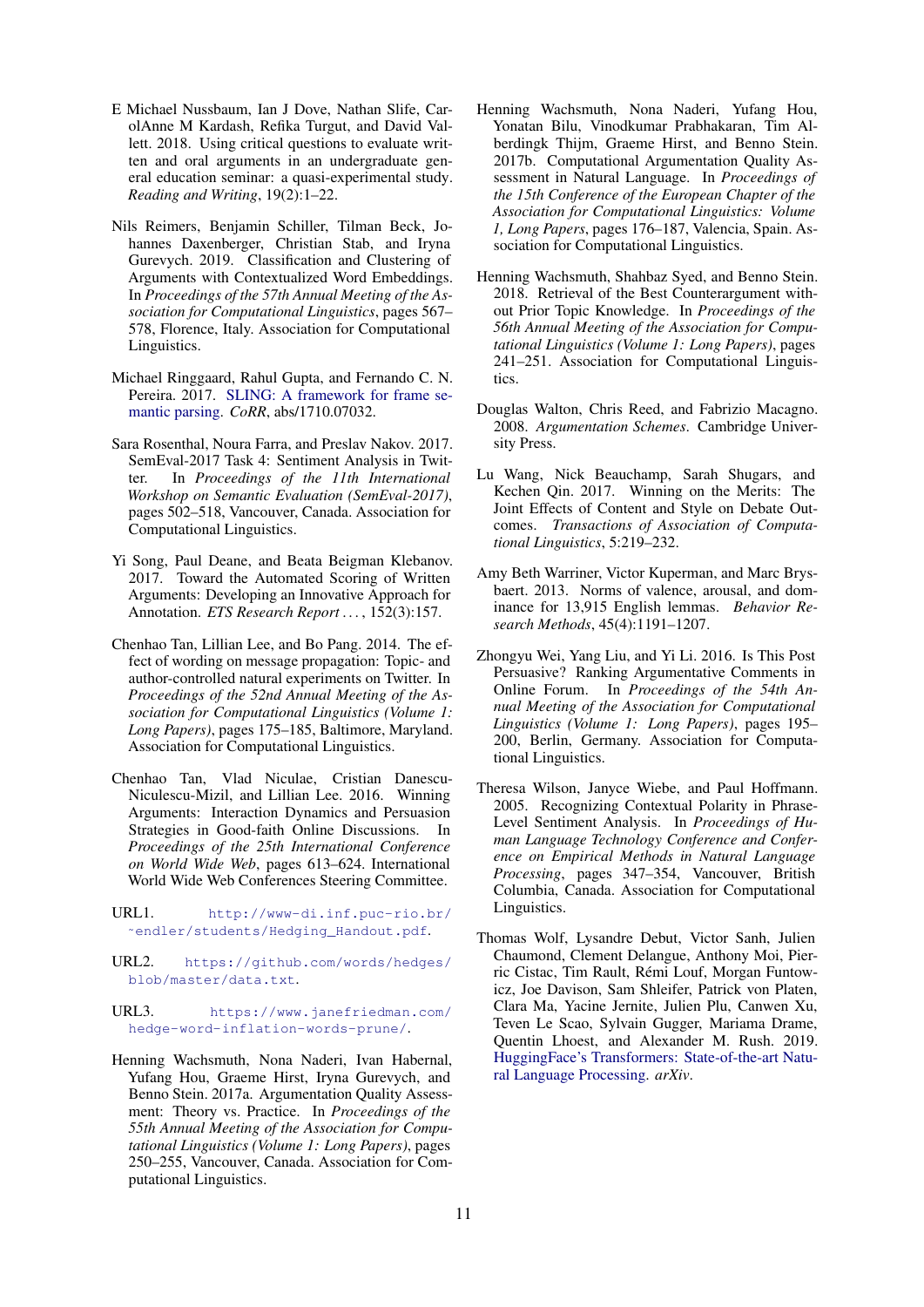# Appendices

# <span id="page-11-0"></span>A Annotating Attacked Sentences

We tried capturing sentences in posts that are addressed by comments but not directly quoted. To see its feasibility, we randomly sampled 100 postcomment pairs that do not contain direct quotes and then asked an undergraduate native speaker of English (who has no knowledge about this work) to mark attacked sentences in each post, if any. This revealed two challenges. First, human annotation is subjective when compared to a co-author's result and very time-consuming (2.5 min/comment). Second, we tried several methods to automatically identify attacked sentences. We compared the similarity between each post sentence with the comment (first sentence of the comment, first sentence of each paragraph, or all comment text) based on word overlap with/without synonym expansion and the GloVe embeddings. But it turned out to be difficult to get similar results to human annotations. Therefore, we decided to use only those sentences that are direct quoted or have at least 4 common words with a comment's sentence as the most reliable labels.

# <span id="page-11-1"></span>B External Knowledge

In this section, we describe the methods that we explored to use Kialo as a knowledge base but that were not successful.

# B.1 UKP Sentence Embedding-Based Retrieval

We measured the similarity between CMV sentences and Kialo statements using the UKP sentence embedding—BERT embeddings fine-tuned to measure argument similarity [\(Reimers et al.,](#page-10-15) [2019\)](#page-10-15). Specifically, the authors provide pretrained embeddings constructed by appending a final softmax layer to BERT to predict a numerical *dissimilarity* score between 0 and 1 for each sentence pair in the UKP ASPECT corpus. The 3,595 sentence pairs in this corpus were drawn from 28 controversial topics and annotated via crowd workers to be "unrelated" or of "no", "some" or "high" similarity. They report a mean F1-score of 65.39% on a held-out subset of this corpus, which was closest to human performance (F1=78.34%) among all competing methods that were not provided with additional information about the argument topic.

We used this fine-tuned model to measure the dis-

similarity between each CMV sentence and Kialo statements. Based on this information, we extracted the feature UKP Avg Distance 10, which is the average dissimilarity score of the 10 Kialo statements that are closest to the sentence. This score is expected to be low if a sentence has many similar statements in Kialo. In addition, we extracted the same frequency, attractiveness, and extremeness features as in §[4.2.2.](#page-3-6) Here, we determine whether a CMV sentence and a Kialo statement are "matched" based on several dissimilarity thresholds (0.1, 0.2, 0.3, 0.4); A Kialo statement is considered matched with a CMV sentence if the dissimilarity is below the selected threshold.

#### B.2 Semantic Frame-Based Knowledge

We extracted semantic frames from CMV sentences and Kialo statements, using Google SLING [\(Ring](#page-10-9)[gaard et al.,](#page-10-9) [2017\)](#page-10-9). For each frame in a sentence or statement, a "knowledge piece" is defined as the concatenation of the predicate and arguments (except negation); the predicate is lemmatized and the arguments are stemmed to remove differences in verb/noun forms. We also mark each knowledge piece as negated if the frame contains negation. Example knowledge pieces include:

- ARG0:peopl-ARG1:right-ARGM-MOD:should-PRED:have (Negation: true)
- ARG1:person-ARG2:abl-ARGM-MOD:should-PRED:be (Negation: false)

For each CMV sentence, we extracted two features: the count of knowledge pieces in Kialo that are consistent with those in the sentence, and the count of knowledge pieces in Kialo that are conflicting with those in the sentence. Two knowledge pieces are considered consistent if they are identical, and conflicting if they are identical but negated. Attackable sentences are expected to have many consistent and conflicting knowledge pieces in Kialo. If we assume that most statements in Kialo are truthful, attackable sentences may have more conflicting knowledge pieces than consistent knowledge pieces.

#### B.3 Word Sequence-Based Knowledge

Treating each frame as a separate knowledge piece does not capture the dependencies between multiple predicates within a sentence. Hence, we tried a simple method to capture this information, where a knowledge pieces is defined as the concatenation of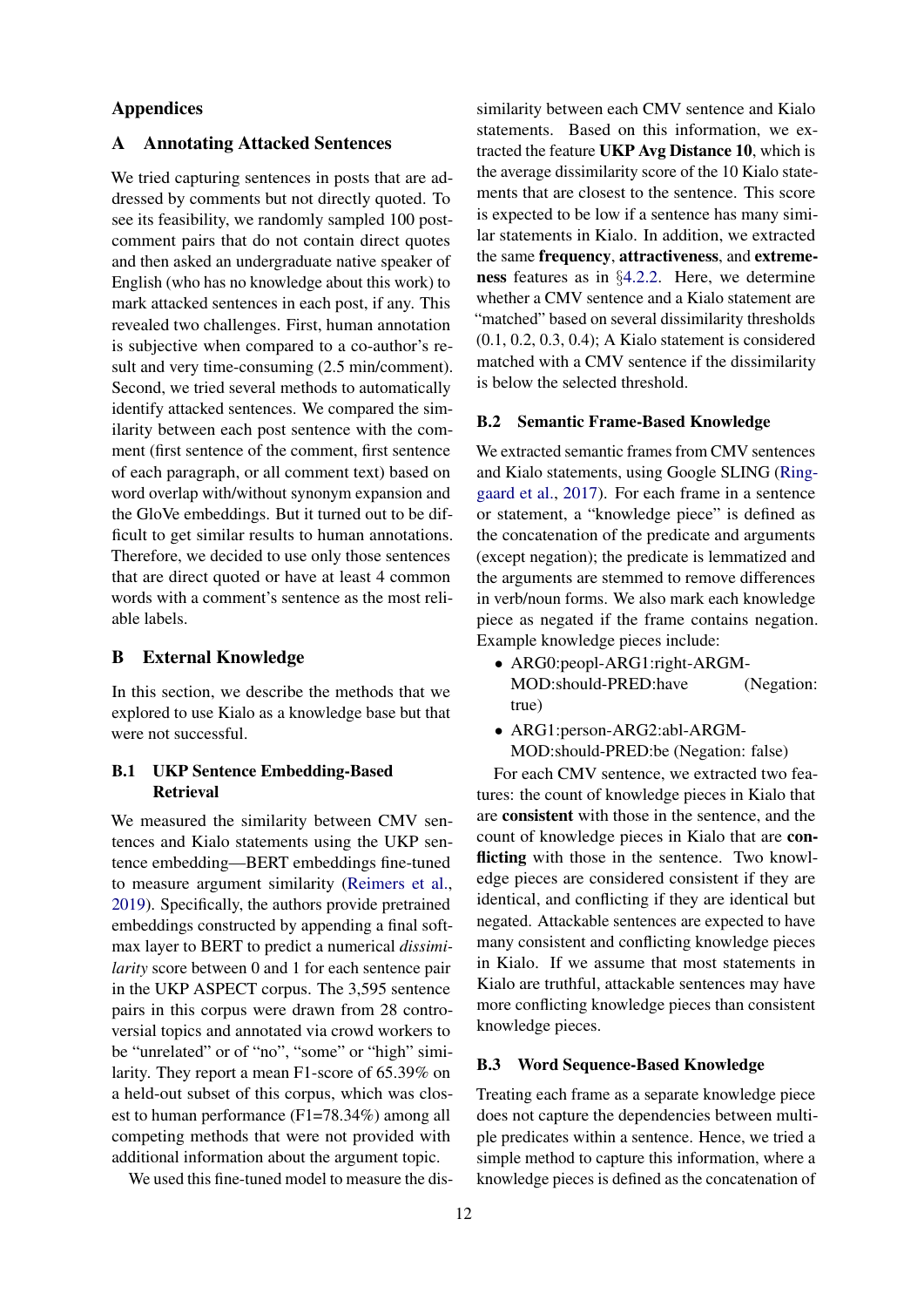<span id="page-12-0"></span>

| Knowledge Feature                                                                               | Attacked                                       | Successful                                   |
|-------------------------------------------------------------------------------------------------|------------------------------------------------|----------------------------------------------|
| Word Overlap Frequency (log2)<br>Word Overlap Attractiveness (log2)<br>Word Overlap Extremeness | $1.18$ (***)<br>$1.30^{(***)}$<br>$1.51$ (***) | $1.07$ (***)<br>$1.18$ (***)<br>$1.19$ (***) |
| UKP Avg Distance $101$                                                                          | $0.93$ (***)                                   | $0.98$ ( $*$                                 |
| UKP 0.1 Frequency <sup>†</sup>                                                                  | $1.08$ ( $*$ )                                 | 0.99 <sub>0</sub>                            |
| UKP 0.1 Attractiveness <sup>†</sup>                                                             | $1.11$ ( $*$ )                                 | $1.08$ (                                     |
| UKP 0.1 Extremeness                                                                             | $3.49$ ( $*$ )                                 | 6.77 <sup>0</sup>                            |
| UKP 0.2 Frequency <sup><math>\uparrow</math></sup>                                              | $1.02$ (**)                                    | $1.01\;C$                                    |
| UKP 0.2 Attractiveness <sup>†</sup>                                                             | $1.05$ (***)                                   | $1.06$ (                                     |
| UKP 0.2 Extremeness                                                                             | $1.69$ (***)                                   | $1.76$ (                                     |
| UKP 0.3 Frequency <sup><math>\uparrow</math></sup>                                              | $1.04$ (***)                                   | $1.01\;$ (                                   |
| UKP 0.3 Attractiveness <sup>†</sup>                                                             | $1.09$ (***)                                   | $1.02$ (                                     |
| UKP 0.3 Extremeness                                                                             | 2.44 $(***)$                                   | $1.40$ (                                     |
| UKP 0.4 Frequency <sup><math>\uparrow</math></sup>                                              | $1.04$ (***)                                   | $1.01$ (**)                                  |
| UKP 0.4 Attractiveness <sup>†</sup>                                                             | $1.12$ (***)                                   | $1.01$ (                                     |
| <b>UKP 0.4 Extremeness</b>                                                                      | $2.35$ (***)                                   | $1.02$ (                                     |
| Frame Knowledge Consistent                                                                      | $1.28$ (***)                                   | $1.01$ (                                     |
| Frame Knowledge Conflict                                                                        | $1.37$ (***)                                   | $1.08$ (                                     |
| Word Sequence Knowledge Consistent                                                              | $1.05$ ( )                                     | $0.98 \;$ (                                  |
| Word Sequence Knowledge Conflict                                                                | $1.18$ (                                       | 1.49 (                                       |

Table 5: Odds ratio (OR) and statistical significance of features. An effect is positive (blue) if  $OR > 1$  and negative (red) if OR < 1. (<sup>†</sup>: log2, <sup>‡</sup>: standardized / \*:  $p < 0.05$ , \*\*:  $p < 0.01$ , \*\*\*:  $p < 0.001$ )

verbs, nouns, adjectives, modal, prepositions, subordinating conjunctions, numbers, and existential *there* within a sentence; but independent clauses (e.g., a *because* clause) were separated off. All words were lemmatized. Each knowledge piece is negated if the source text has negation words. Example knowledge pieces include:

- gender-be-social-construct (Negation: true)
- congress-shall-make-law-respectestablishment-of-religion-prohibit-freeexercise (Negation: false)

For each CMV sentence, we extracted the same two features as in semantic frame-based knowledge pieces: the count of knowledge pieces in Kialo that are consistent with those in the sentence, and the count of knowledge pieces in Kialo that are conflicting with those in the sentence.

### B.4 Effects and Statistical Significance

The effects and statistical significance of the above features were estimated in the same way as §[5](#page-5-3) and are shown in Table [5.](#page-12-0) Word sequence-based knowledge has no effect, probably because not many knowledge pieces are matched. Most of the other features have significant effects only for "Attacked". We speculate that a difficulty comes from the fact that both vector embedding-based matching and frame-based matching are inaccurate in many cases. UKP sentence embeddings often retrieve

Kialo statements that are only topically related to a CMV sentence. Similarly, frame-based knowledge pieces often cannot capture complex information conveyed in a CMV sentence. In contrast, word overlap-based matching seems to be more reliable and better retrieve Kialo statements that have similar content to a CMV sentence.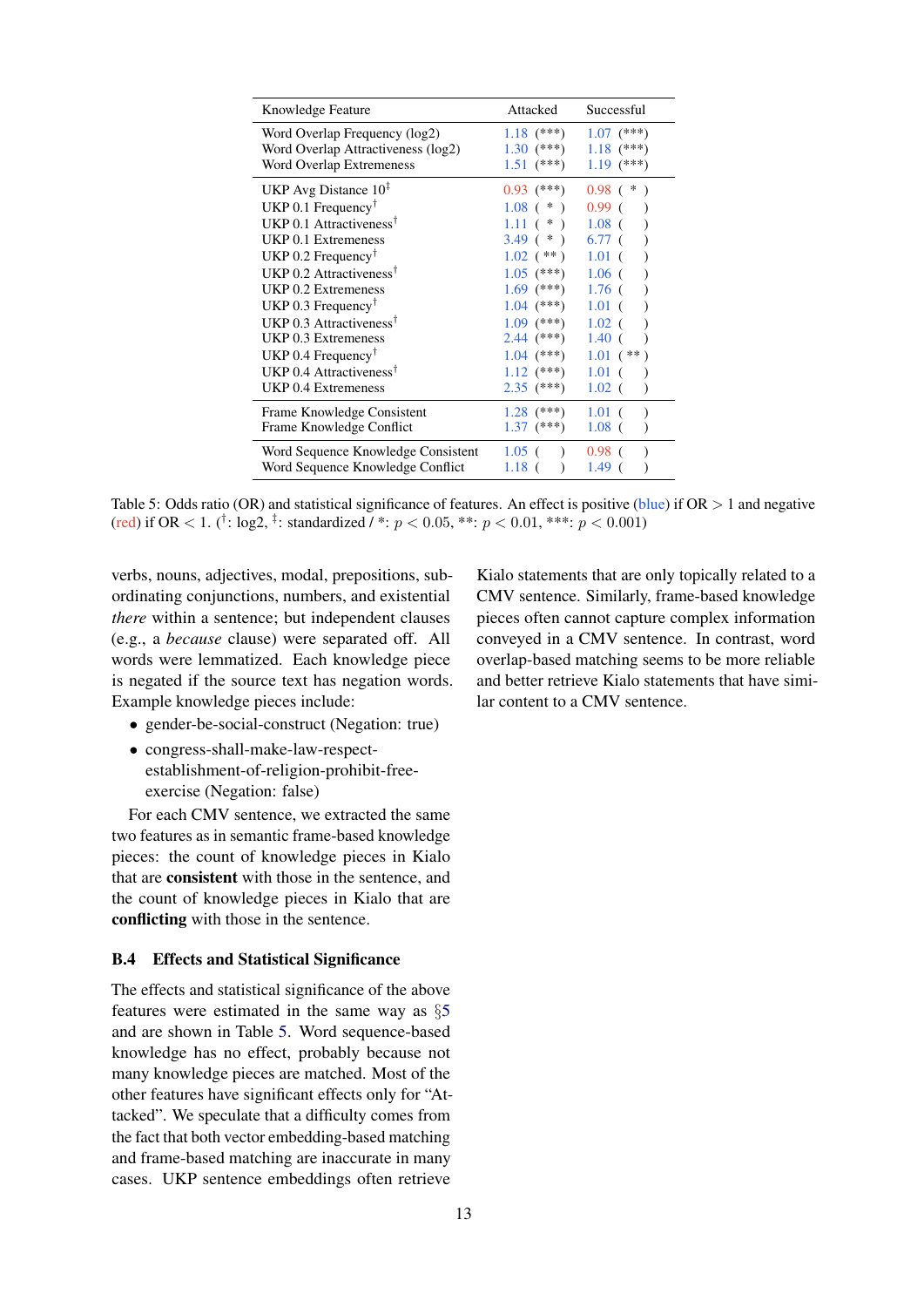# <span id="page-13-0"></span>C Lexicons

Table [6](#page-14-0) shows the lexicons and regular expressions used in feature extraction. r"pattern" represents a regular expression.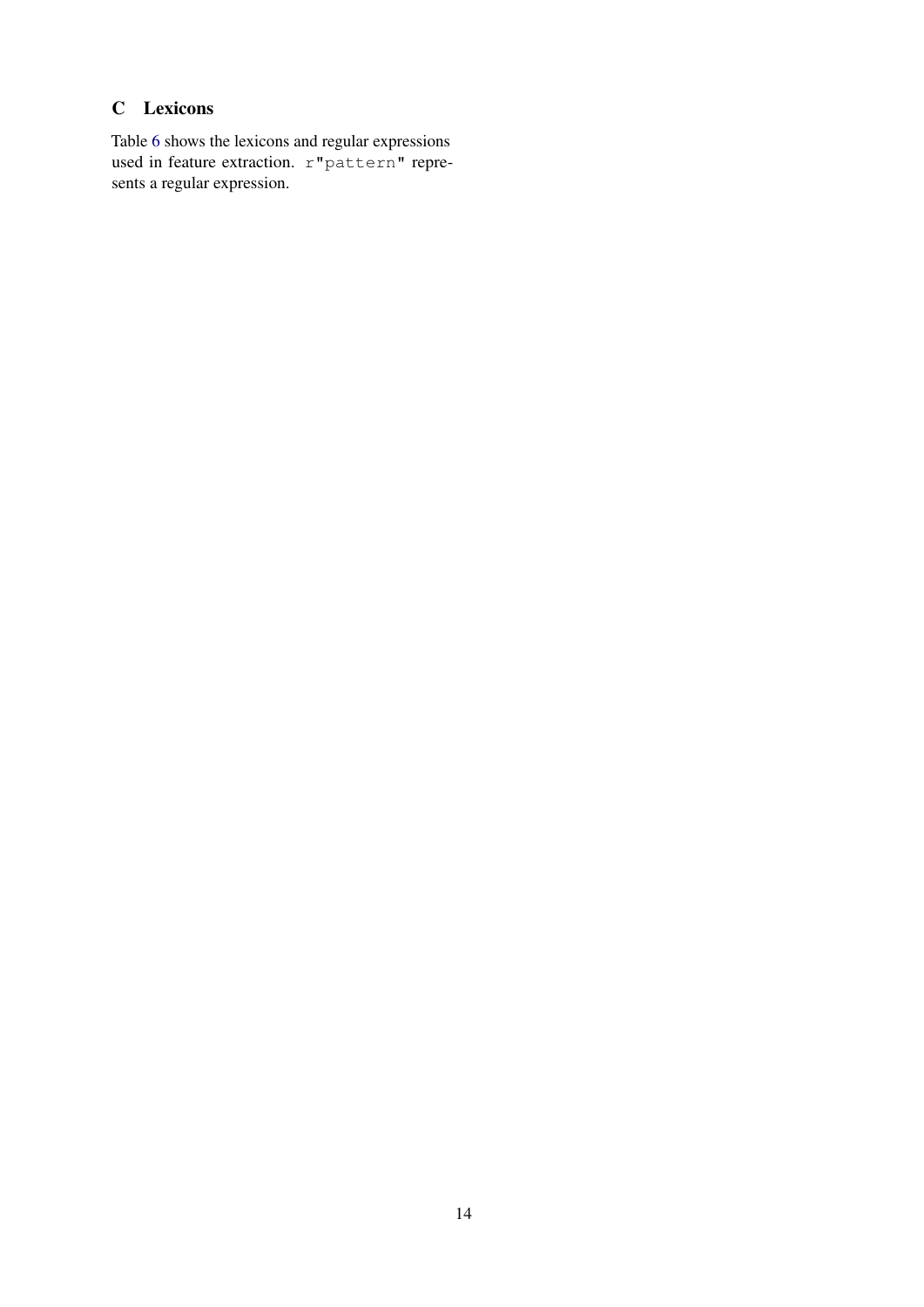<span id="page-14-0"></span>

| Feature                                                 | Pattern                                                                                                                                                                                                                                                                                                                                                                                                                                                                                                                                                                                                                                                                                                                                                                                                                                                                                                                                                                                                                                                                                                                                                                                                                                                                                                                                                                                                                                                             |
|---------------------------------------------------------|---------------------------------------------------------------------------------------------------------------------------------------------------------------------------------------------------------------------------------------------------------------------------------------------------------------------------------------------------------------------------------------------------------------------------------------------------------------------------------------------------------------------------------------------------------------------------------------------------------------------------------------------------------------------------------------------------------------------------------------------------------------------------------------------------------------------------------------------------------------------------------------------------------------------------------------------------------------------------------------------------------------------------------------------------------------------------------------------------------------------------------------------------------------------------------------------------------------------------------------------------------------------------------------------------------------------------------------------------------------------------------------------------------------------------------------------------------------------|
| Question - Confusion                                    | $r''('  )i (\\S + ){1,2} (not n't never) (understand known)"$<br>r" (not   n't) make sense", r" (^   )i (\S + ) {, 2} (curious   confused)",<br>$r''('  )i (\\S + ){1,2}$ wonder", $r''$ (me   myself) wonder"                                                                                                                                                                                                                                                                                                                                                                                                                                                                                                                                                                                                                                                                                                                                                                                                                                                                                                                                                                                                                                                                                                                                                                                                                                                      |
| Question - Why/How<br>Question - Other                  | $r''(' ) (why   how) . * \?''$                                                                                                                                                                                                                                                                                                                                                                                                                                                                                                                                                                                                                                                                                                                                                                                                                                                                                                                                                                                                                                                                                                                                                                                                                                                                                                                                                                                                                                      |
| Normative                                               | should, must, "(have has) to", "have got to", "'ve got to", gotta, need, needs                                                                                                                                                                                                                                                                                                                                                                                                                                                                                                                                                                                                                                                                                                                                                                                                                                                                                                                                                                                                                                                                                                                                                                                                                                                                                                                                                                                      |
| Prediction                                              | $r''(am$ \$'m$ \$are$\ $'re$\ $'re$\ $is$\ $'s)$ (not )? (going to\$\ \$gonna),<br>will, won't, would, shall                                                                                                                                                                                                                                                                                                                                                                                                                                                                                                                                                                                                                                                                                                                                                                                                                                                                                                                                                                                                                                                                                                                                                                                                                                                                                                                                                        |
| Hypothetical<br>Citation                                | r''(' , )if unless"<br>r" {PATTERN} that [^., !?]" (PATTERN: said, reported, mentioned, declared,<br>claimed, admitted, explained, insisted, promised, suggested, recommended, denied, blamed,<br>apologized, agreed, answered, argued, complained, confirmed, proposed, replied, stated, told,<br>warned, revealed), according to, r"https?:"                                                                                                                                                                                                                                                                                                                                                                                                                                                                                                                                                                                                                                                                                                                                                                                                                                                                                                                                                                                                                                                                                                                      |
| Comparison                                              | than, compared to                                                                                                                                                                                                                                                                                                                                                                                                                                                                                                                                                                                                                                                                                                                                                                                                                                                                                                                                                                                                                                                                                                                                                                                                                                                                                                                                                                                                                                                   |
| Examples                                                | $r''(' )$ (for example for instance such as e\.g\.) ( $ \hat{\theta}\rangle$ )"                                                                                                                                                                                                                                                                                                                                                                                                                                                                                                                                                                                                                                                                                                                                                                                                                                                                                                                                                                                                                                                                                                                                                                                                                                                                                                                                                                                     |
| Definition                                              | define, definition                                                                                                                                                                                                                                                                                                                                                                                                                                                                                                                                                                                                                                                                                                                                                                                                                                                                                                                                                                                                                                                                                                                                                                                                                                                                                                                                                                                                                                                  |
| Personal Story                                          | <b>Epistemic verbs:</b> think, believe, see, know, feel, say, understand, mean, sure, agree, argue,<br>consider, guess, realize, hope, support, aware, disagree, post, mention, admit, accept, assume,<br>convince, wish, appreciate, speak, suppose, doubt, explain, wonder, discuss, view, suggest,<br>recognize, respond, acknowledge, clarify, state, sorry, advocate, propose, define, apologize,<br>curious, figure, claim, concede, debate, list, oppose, describe, suspect, reply, bet, realise,<br>defend, convinced, offend, concern, intend, certain, conclude, reject, challenge, thank, con-<br>done, value, skeptical, contend, anticipate, maintain, justify, recommend, confident, promise,<br>guarantee, comment, unsure, elaborate, posit, swear, dispute, imply, misunderstand. Epis-<br>temic nouns: view, opinion, mind, point, argument, belief, post, head, position, reasoning,<br>understanding, thought, reason, question, knowledge, perspective, idea, way, stance, vote,<br>best, cmv, response, definition, viewpoint, example, claim, logic, conclusion, thinking, com-<br>ment, statement, theory, bias, assumption, answer, perception, intention, contention, word,<br>proposal, thesis, interpretation, reply, guess, evidence, explanation, hypothesis, assertion,<br>objection, criticism, worldview, impression, apology, philosophy                                                                                          |
| Use of You<br>Use of We                                 | you, your, yours<br>$r''(')$ we $ (?$ the) (us our ours) (<math  \\$)"                                                                                                                                                                                                                                                                                                                                                                                                                                                                                                                                                                                                                                                                                                                                                                                                                                                                                                                                                                                                                                                                                                                                                                                                                                                                                                                                                                                              |
|                                                         |                                                                                                                                                                                                                                                                                                                                                                                                                                                                                                                                                                                                                                                                                                                                                                                                                                                                                                                                                                                                                                                                                                                                                                                                                                                                                                                                                                                                                                                                     |
| Subjectivity<br>Concreteness<br>Hedges<br>Qualification | Wilson et al. (2005)<br>Brysbaert et al. (2014)<br><b>Downtoners (score=1):</b> allegedly, apparently, appear to, conceivably, could be, doubtful,<br>fairly, hopefully, i assume, i believe, i do not believe, i doubt, i feel, i do not feel, i guess, i<br>speculate, i think, i do not think, if anything, imo, imply, in my mind, in my opinion, in my<br>understanding, in my view, it be possible, it look like, it do not look like, kind of, mainly, may,<br>maybe, might, my impression be, my thinking be, my understanding be, perhaps, possibly,<br>potentially, presumably, probably, quite, rather, relatively, seem, somehow, somewhat, sort of,<br>supposedly, to my knowledge, virtually, would. Boosters (score=-1): be definite, definitely,<br>directly, enormously, entirely, evidently, exactly, explicitly, extremely, fundamentally, greatly,<br>highly, in fact, incredibly, indeed, inevitably, intrinsically, invariably, literally, necessarily,<br>no way, be obvious, obviously, perfectly, precisely, really, be self-evident, be sure, surely,<br>totally, truly, be unambiguous, unambiguously, be undeniable, undeniably, undoubtedly, be<br>unquestionable, unquestionably, very, wholly (Hyland, 2005; URL1; URL2)<br><b>Qualifiers (score=1):</b> a bit, a few, a large amount of, a little, a lot of, a number of, almost,<br>approximately, except, generally, if, in general, largely, likely, lots of, majority of, many, |
| Arousal<br>Dominance                                    | more or less, most, mostly, much, nearly, normally, occasionally, often, overall, partly, plenty<br>of, rarely, roughly, several, some, sometimes, tend, ton of, tons of, typically, unless, unlikely,<br>usually. Generality words (score=-1): all, always, every, everybody, everyone, everything,<br>never, no, no one, nobody, none, neither, not any, ever, forever (Hyland, 2005; URL2; URL3)<br>Warriner et al. (2013)<br>Warriner et al. (2013)                                                                                                                                                                                                                                                                                                                                                                                                                                                                                                                                                                                                                                                                                                                                                                                                                                                                                                                                                                                                             |

Table 6: Lexicons and regular expressions used in feature extraction.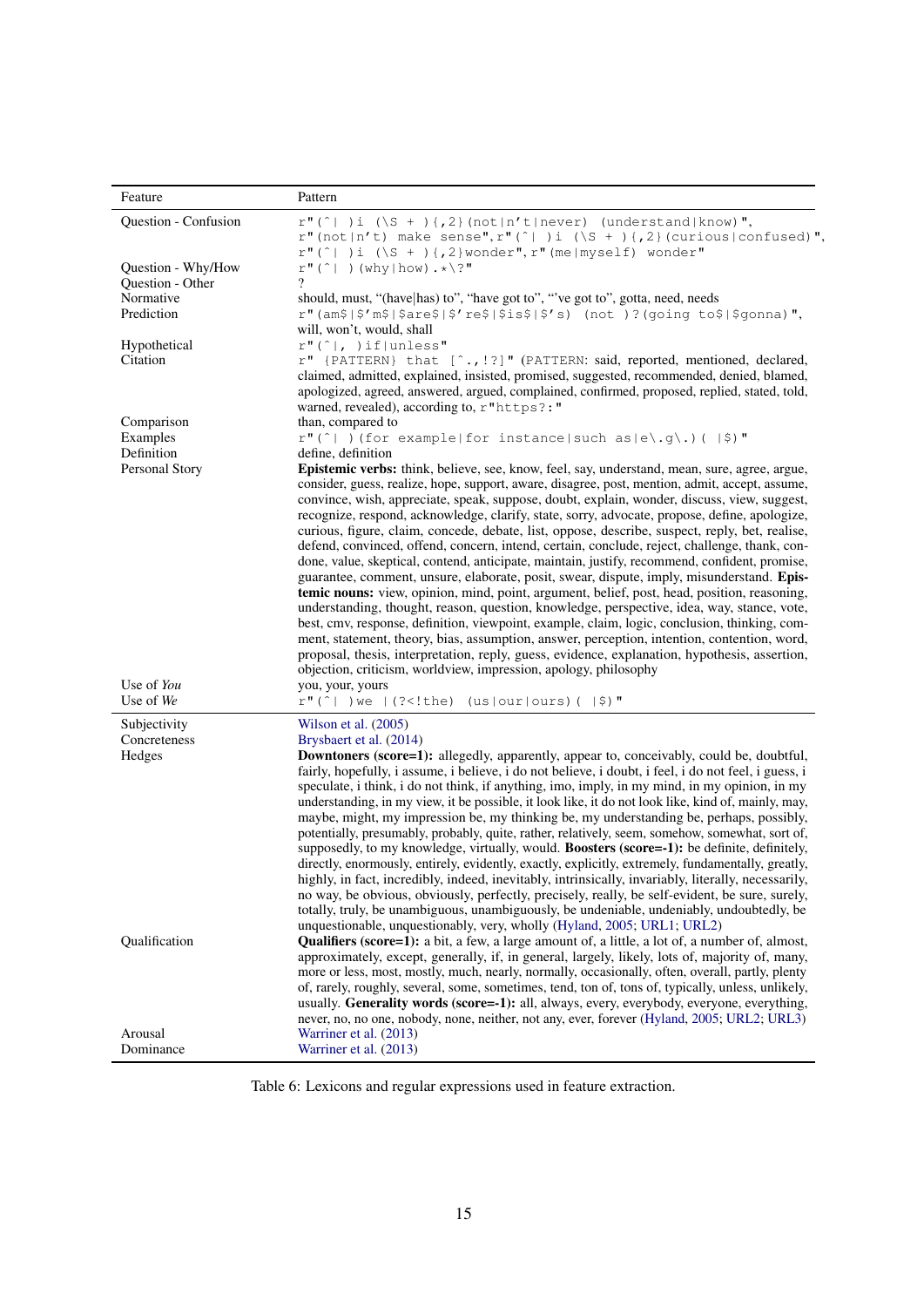#### <span id="page-15-0"></span>D Statistical Model for Feature Effects

For each feature, we use the following logistic regression model:

$$
\log \frac{\mathbb{P}(\mathbf{Y}=1)}{1-\mathbb{P}(\mathbf{Y}=1)} = \beta_0 + \beta_X \mathbf{X} + \alpha_1 \mathbf{D}_1 + \cdots + \alpha_{|D|} \mathbf{D}_{|D|},
$$

where  $X$  is a continuous or binary explanatory variable that takes the value of a characteristic that we are interested in.  $D_d$  ( $d = 1, \dots, |D|$ ) is a binary variable that takes 1 if the sentence belongs to the  $d$ -th domain. Y is a binary response variable that takes 1 if the sentence is attacked or if the sentence is attacked successfully.  $\beta_X$  is the regression coefficient of the characteristic X, which is the main value of our interest for examining the association between the characteristic and the response;  $\exp(\beta_X)$  is the *odds ratio* (OR) that is interpreted as the change of odds (i.e., the ratio of the probability that a sentence is (successfully) attacked to the probability that a sentence is not (successfully) attacked) when the value of the characteristic increases by one unit. If  $\beta_X$  is significant, we can infer that **X** has an effect on **Y**. If  $\beta_X$  is positive (and significant), we can infer that the characteristic and the response have positive association, and vice versa.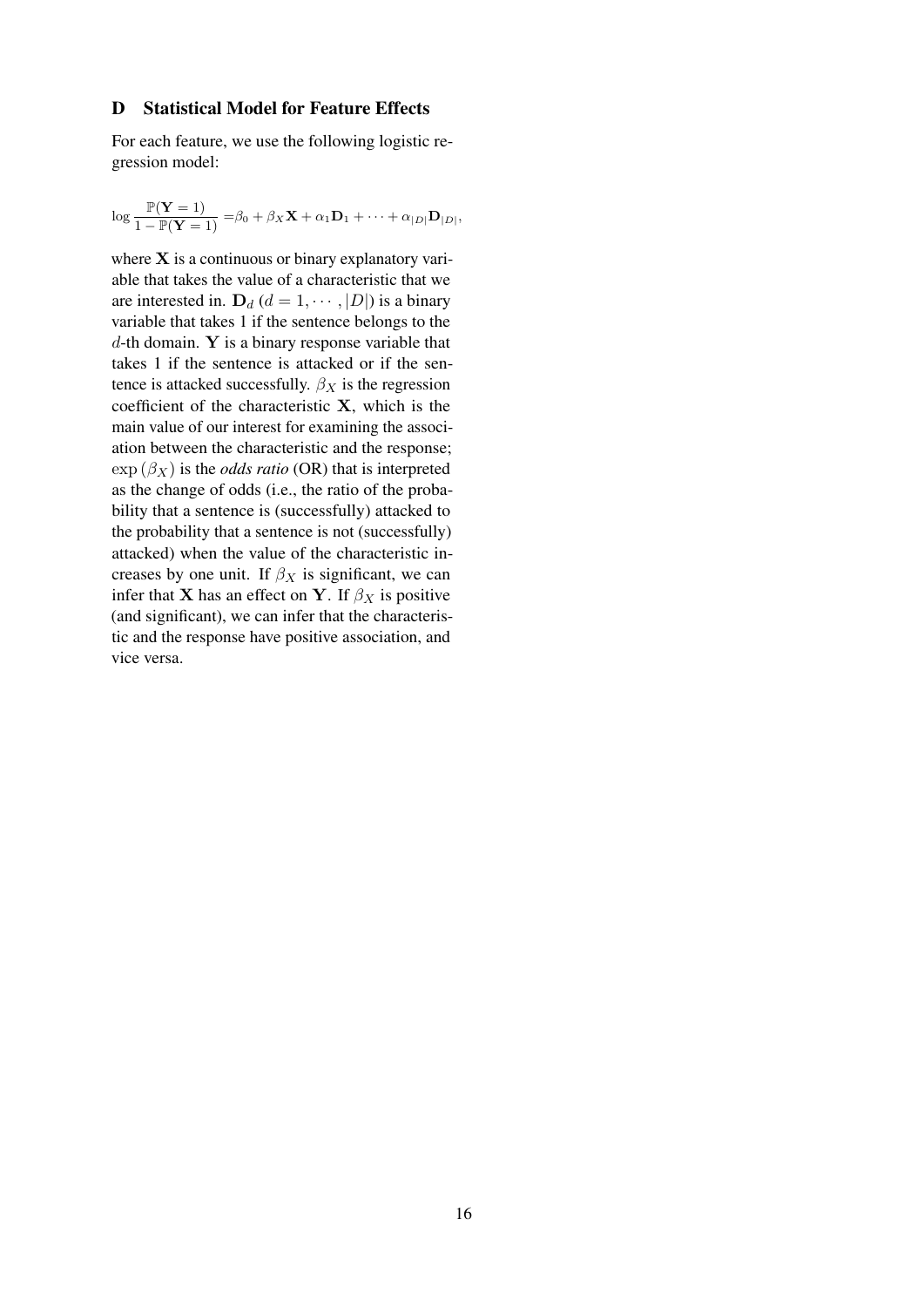# <span id="page-16-0"></span> $E$  Important *n*-gram Features

Table [7](#page-17-0) shows the top 100 n-grams that have the highest or lowest weights for attacked sentences (vs. unattacked sentences) and for successfully attacked sentences (vs. unsuccessfully attacked).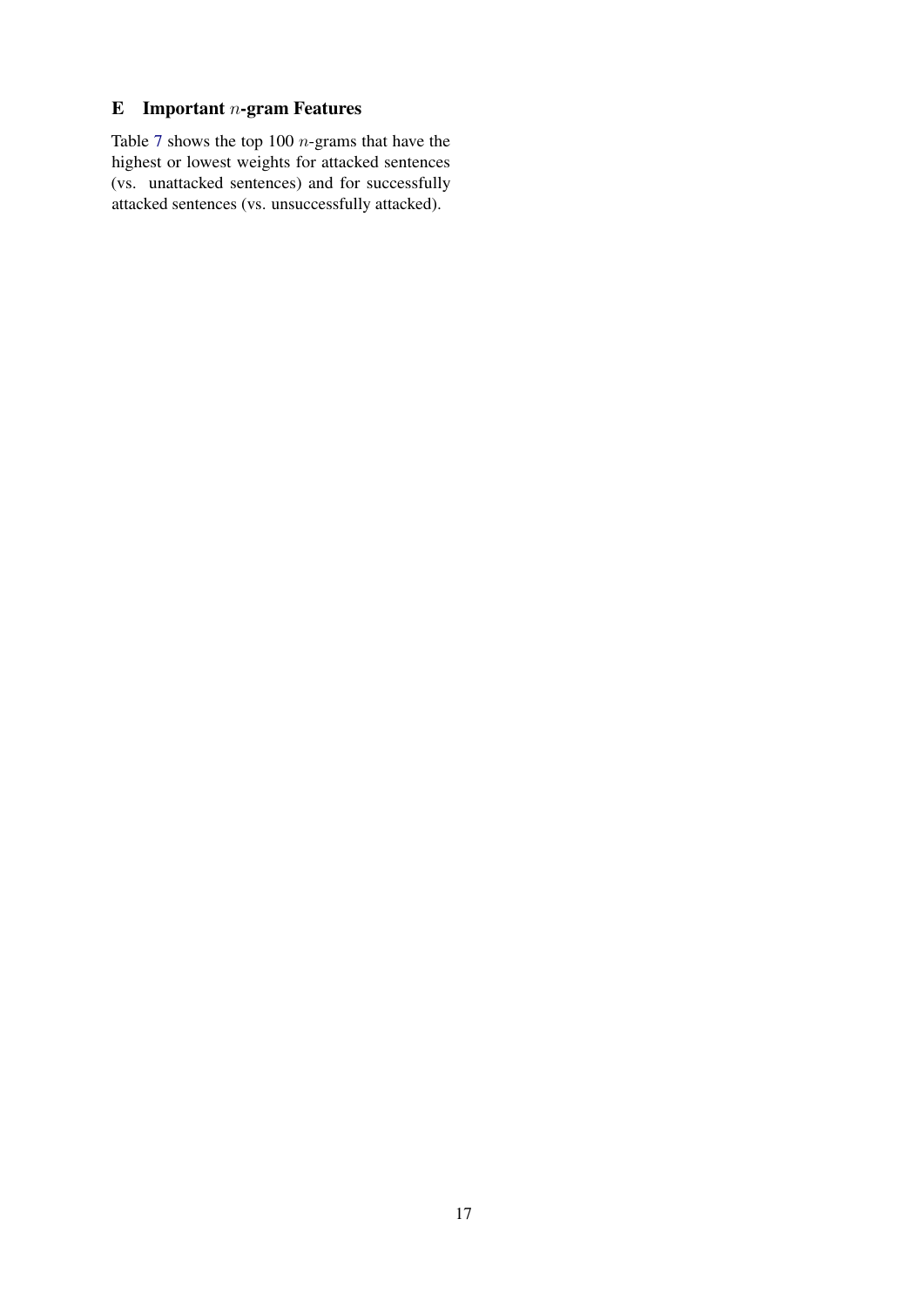<span id="page-17-0"></span>

|      | Attacked (vs. Unattacked)                                                                                                                                                                                                                                                                                                                                                                                                                                                                                                                                                                                                                                                                            | Attacked Successfully (vs. Unsuccessfully)                                                                                                                                                                                                                                                                                                                                                                                                                                                                                                                                                                                                                                                                                                                                                           |
|------|------------------------------------------------------------------------------------------------------------------------------------------------------------------------------------------------------------------------------------------------------------------------------------------------------------------------------------------------------------------------------------------------------------------------------------------------------------------------------------------------------------------------------------------------------------------------------------------------------------------------------------------------------------------------------------------------------|------------------------------------------------------------------------------------------------------------------------------------------------------------------------------------------------------------------------------------------------------------------------------------------------------------------------------------------------------------------------------------------------------------------------------------------------------------------------------------------------------------------------------------------------------------------------------------------------------------------------------------------------------------------------------------------------------------------------------------------------------------------------------------------------------|
| High | is are no - ? life why women should to society men a<br>nothing 1 <sub>-</sub> ) would money if i they n't people if *<br>someone 2 <sub>-</sub> human never believe 2 <sub>-</sub> ) 3 <sub>-</sub> your i_believe<br>and 5. americans tax 4, being : $\cdot$ : * feel because * the<br>than could republicans do be government) sex 3.<br>nobody why_should the_government "_i seems religion<br>their ca ca_n't less $4$ <sub>-</sub> pay world war an $)$ _the $6$ <sub>-</sub> .<br>without , why science 4 <sub>-</sub> ) reason humans animals racism<br>military selfish racist of when social 3 gun makes you<br>speech climate get kids have can white should i , is ***<br>proven how_can | is without are ? would public life women weapons data<br>how_can usa no should if sex of_, ,_would n't why<br>money $%$ someone the us customers coffee since 1 $\pm$ :<br>skills are a end $3$ . available, they technology $2$ . $-$ , if<br>people_with cost need a car the pretty_much racist<br>so_many to_know third such_as white dog could_be<br>towards the americans song actions seems formal, he<br>gender is nothing this :: power see teams job years<br>videos rates why_would cream expectations ca god<br>people feet global i_believe sounds n't_the 100<br>think that it crime to pay firstly because, why immoral<br>and not can also scooby " $\exists$ issues % of can't                                                                                                       |
| Low  | edit cmv $i / 2$ / thanks (edit: [! post ]] [(this thank<br>thank_you comments please view $-\&$ gt; discussion<br>here topic sorry changed my_view some cmv_. posts ._"<br>my delta comment i_will points responses :_1_. of_you<br>$/$ _) article title i_'ll 'll = thanks_for now 'm & amp; got<br>i_'m was **_edit above recently reddit view_. lot i_was<br>below change_my hi 's a_few edit_2 on_this again ")_.<br>my_view_. this_post discuss arguments you_all deltas<br>few there are $1 - i$ i ve $/_{\sim}$ ) — i have currently edit 2 :<br>comments let.me a lot hello let i still here<br>background course) — context you_guys appreciate<br>thread perspective and i posted         | marriages ability in many<br>edit cmv i thanks / edit_: view this thank ! 1_ definitely<br>] post discussion thank_you some 's_a changed that_this<br>here i_have tv points today responses above ,_it_'s ]_(<br>perspective both thought i_was to_any do_this (there_are<br>> continue to currently : i delta comments certainly<br>taxes my you_can discuss matters person_a please let_me<br>got, that not all 'm i_'m more_of n't_want_to obvious<br>posts friends has_been honest true_. background great<br>hypocritical case <sub>-</sub> work <sub>-</sub> , account not_the results article<br>bit all the that would be grow whose thread fine<br>point do_you remember still hope now standard<br>thanks for asking try to go started wealth = bitcoin<br>series arguments super does_n't |

Table 7: *n*-grams ( $n = 1, 2, 3$ ) with the highest/lowest weights. Different *n*-grams are split by a space, and words within an  $n$ -gram are split by ".".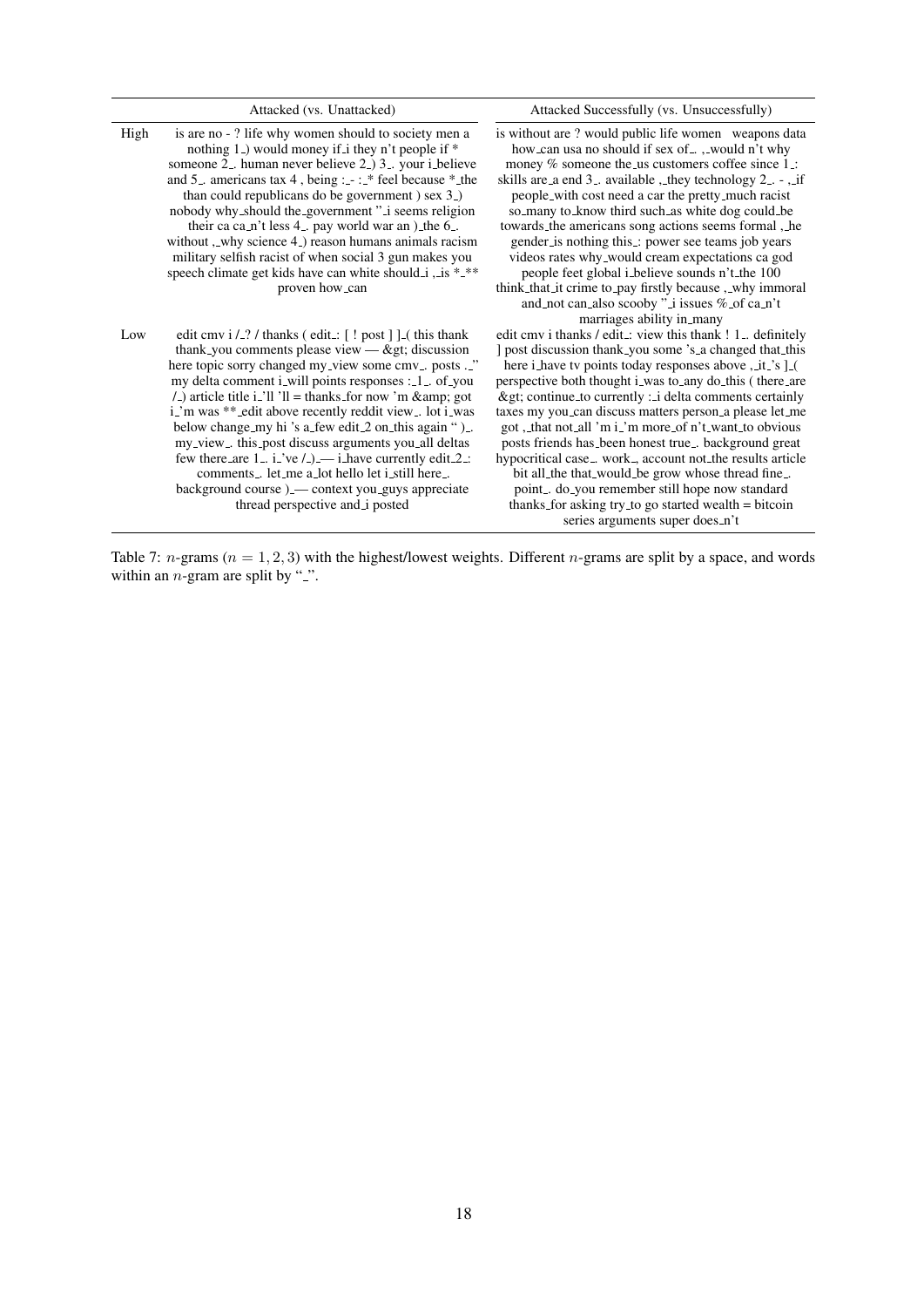# <span id="page-18-0"></span>F Reproducibility Checklist

| Criterion                                                    | LR                                                                                            | <b>BERT</b>                                                                                      |
|--------------------------------------------------------------|-----------------------------------------------------------------------------------------------|--------------------------------------------------------------------------------------------------|
| Computing infrastructure                                     | Intel(R) Core(TM) $i7-3770K$ CPU @<br>3.50GHz / 19GiB System memory                           | Intel(R) Core(TM) $i7-8700K$ CPU @<br>3.70GHz / 31GiB System memory /<br>NVIDIA GP102 [TITAN Xp] |
| Average runtime                                              | Attacked: 225.9 mins / Successful:<br>31.5 mins                                               | Attacked: 279.5 mins / Successful:<br>43.4 mins                                                  |
| Number of parameters                                         | 20,105                                                                                        | 108M                                                                                             |
| Validation performance                                       | Attacked: P@1=47.4, A@3=75.8,<br>AUC=61.8 / Successful: $P@1=26.5$ ,<br>$A@3=54.6$ , AUC=60.1 | Attacked: P@1=50.3, A@3=77.6,<br>AUC=64.6 / Successful: $P@1=28.3$ ,<br>$A@3=57.2$ , $AUC=62.0$  |
| Bounds for hyperparameters                                   | Norm: ${L1, L2}$ / Regularization<br>weight: {1e-4, 1e-3, 1e-2, 1e-1}                         | Learning rate: $1e-5/$ Adam $\epsilon$ : 1e-8                                                    |
| Hyperparameter configurations for best-<br>performing models | Norm: L2 / Regularization weight:<br>$1e-1$                                                   | Learning rate: $1e-5/$ Adam $\epsilon$ : 1e-8                                                    |
| Number of hyperparameter search trials                       | 8                                                                                             | (No hyperparameter search)                                                                       |
| Method of choosing hyperparameter val-<br>ues                | Grid search                                                                                   | (No hyperparameter search)                                                                       |
| Criterion for selecting optimal hyperpa-<br>rameter values   | <b>AUC</b>                                                                                    | (No hyperparameter search)                                                                       |

Table 8: Reproducibility checklist.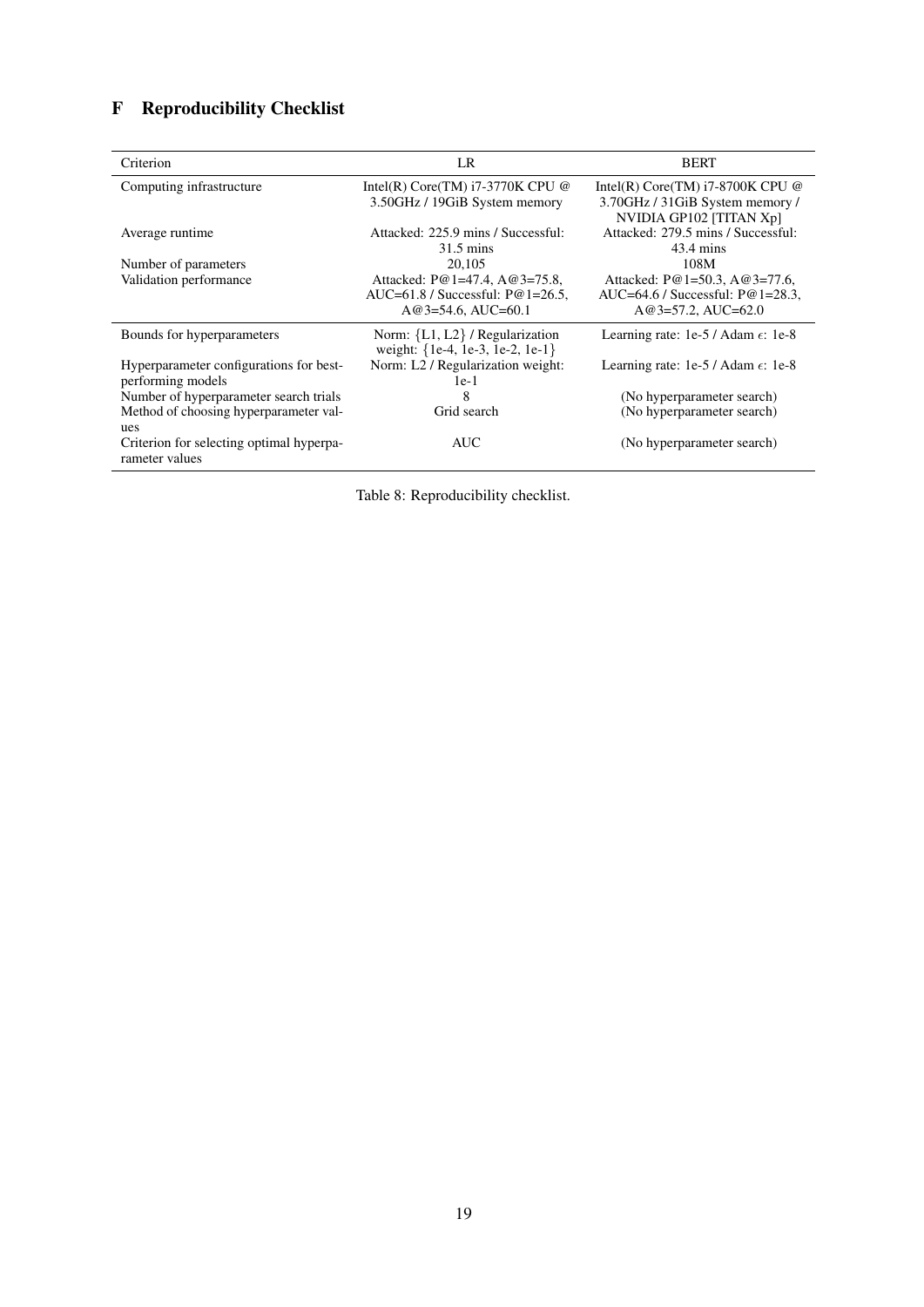# G Prediction Results

<span id="page-19-0"></span>

|                       | Attacked |          |            | Successfully Attacked |      |       |            |            |
|-----------------------|----------|----------|------------|-----------------------|------|-------|------------|------------|
|                       | P@1      | Any $@3$ | <b>MAP</b> | <b>AUC</b>            | P@1  | Any@3 | <b>MAP</b> | <b>AUC</b> |
| Random                | 35.9     | 66.0     | 48.0       | 50.1                  | 18.9 | 45.0  | 34.0       | 50.1       |
| Length                | 42.9     | 73.7     | 53.7       | 54.5                  | 22.3 | 52.1  | 38.8       | 55.7       |
| Logistic Regression   | 47.1     | 76.2     | 56.5       | 61.7                  | 24.2 | 54.5  | 41.0       | 59.3       |
| $(x)$ Content         | 45.2     | 74.4     | 54.7       | 58.1                  | 24.0 | 52.6  | 39.9       | 57.0       |
| $(x)$ Knowledge       | 47.0     | 76.0     | 56.4       | 61.7                  | 24.1 | 54.3  | 40.5       | 59.0       |
| $(\times)$ Prop Types | 46.7     | 75.9     | 56.2       | 61.5                  | 24.4 | 53.6  | 40.7       | 59.0       |
| $(x)$ Tone            | 47.0     | 76.0     | 56.4       | 61.9                  | 25.2 | 56.2  | 41.4       | 59.4       |
| <b>BERT</b>           | 49.6     | 77.8     | 57.9       | 64.4                  | 28.3 | 57.2  | 43.1       | 62.0       |
| Human                 | 51.7     | 80.1     |            |                       | 27.8 | 54.2  |            |            |

Table [9](#page-19-0) shows the prediction accuracy with an additional metric mean average precision (MAP).

Table 9: Prediction accuracy.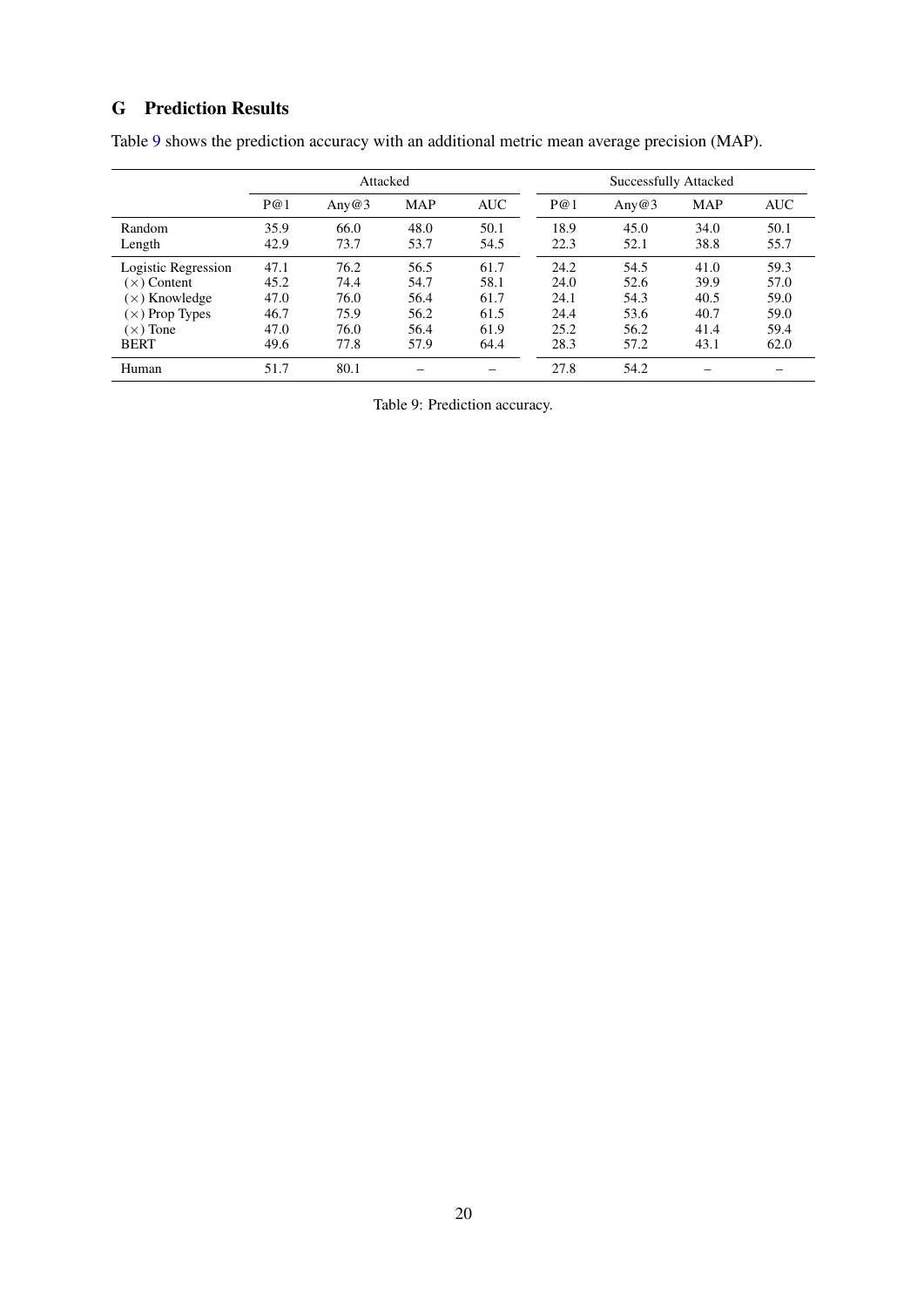#### <span id="page-20-0"></span>H Visualization Examples

For the successful example in Figure [3a,](#page-21-0) the model finds evidence for the successfully attacked sentences 3 and 5 from the external knowledge source (Kialo). Although some of the other sentences (7–8) also match Kialo statements, the degree of match is relatively low, and the model determines that their n-grams reduce attackability (*many*, *think*, *needs*). Sentence 4 is properly found to have high attackability, since it makes a comparison and contains many n-grams predictive of attackability (*because*, *Democrats*, *Republicans*, *opposing*).

For the successful example in Figure [3b,](#page-21-0) topics play important roles for determining attackability. The topics of the successfully attacked sentences 2–4 all increase attackability, whereas the topics of other sentences 5–9 reduce attackability.

For the erroneous example in Figure [4a,](#page-22-0) all sentences have relatively little evidence for attackability/unattackability. The model determines sentence 5 to have relatively high attackability because of many n-grams that increase attackability (*know*, *absolutely*, *nothing*). On the other hand, the successfully attacked sentence 6 is assigned a low attackability score despite its match with Kialo statements, because its use of *we*, personal stories, and certain n-grams (*many*, *times*, and *friends*).

For the erroneous example in Figure [4b,](#page-22-0) the model finds sentence 4 to have high attackability because it matches with Kialo statements, makes a comparison and prediction, and certain  $n$ -grams (*believe*, *presence*, *society*, *market*). Sentence 5 is also assigned a relatively high attackability score due to its use of examples and certain  $n$ -grams (*know*, *committed*, *weapons*). However, these sentences were not successfully attacked. In contrast, the successfully attacked sentences 2–4 do not have strong enough evidence for attackability compared to their negatively signals, such as personal stories and n-grams *own* and *I*.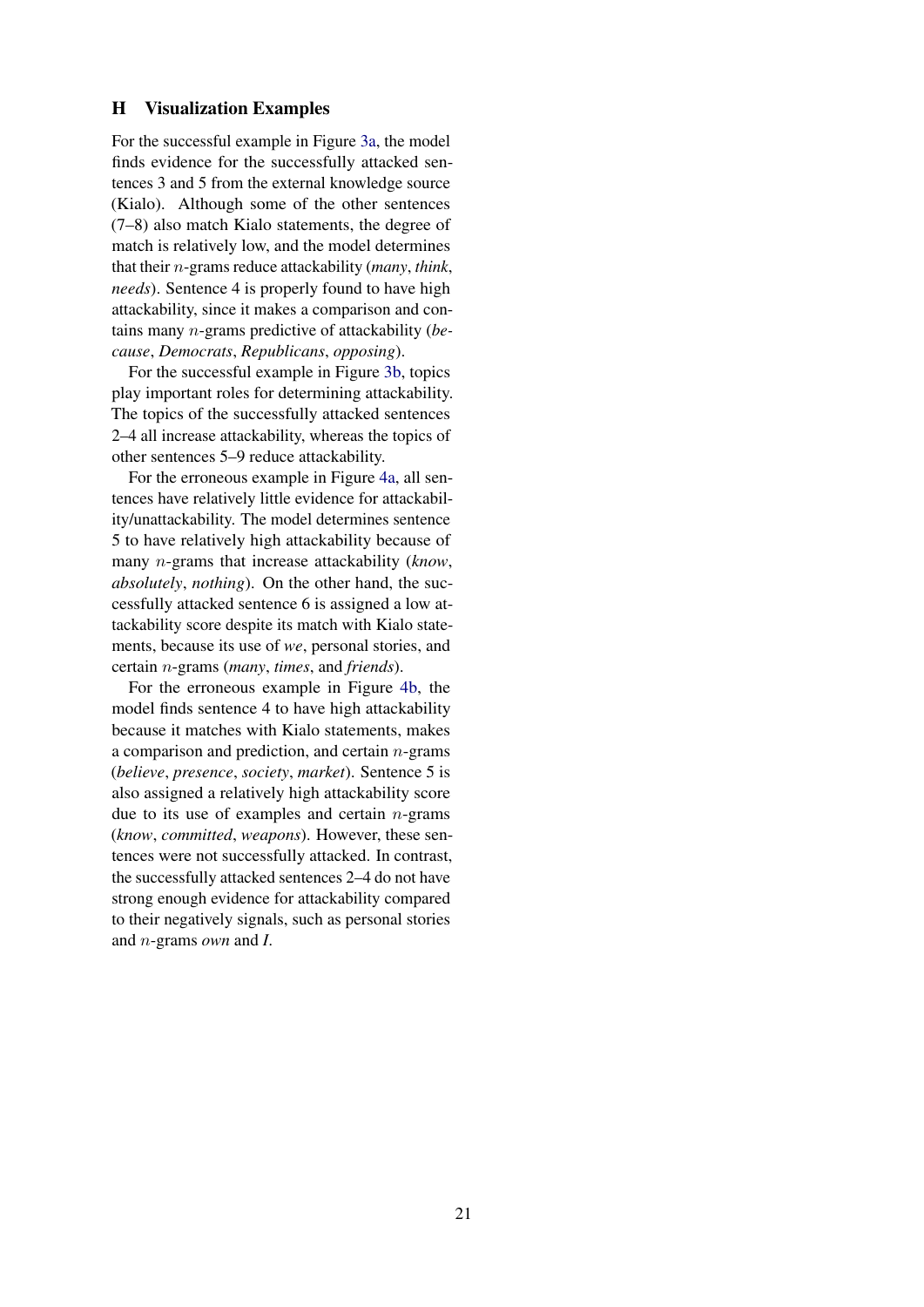<span id="page-21-0"></span>*The* last *Presidential* election *(*2016*)* and most succeeding *elections* have *proven* that *elections are more* about *party* affiliations than *actual* views or *the character* of *the* individual being elected. In one of the most extreme *examples*, Roy Moore *was backed* by *the Republican* Party *even* though *he was* accused *of* sexual misconduct *and sexual* assault of minors *simply because he was* a *Republican*. *This* also allows voters to be *lazy*, *as many* will *simply* vote for *their party without* researching *the values* and *character* of the person *they are voting* for*.* Our Congress *is slow* an inefficient *because Democrats and Republicans are more focused* on *opposing one* another than *they are on* developing *actual* solutions to *issues* like gun control *and* **abortion.** It is the job of elected officials to represent ALL of *the people* of their district/state/country, *not just the people that* voted for *them* or agree with *them*, and following *the* ideals *of* a *political* party *does not* allow *for* this. Political *parti* force us *to think in* terms *of black and white, and* this *is both* inefficient *and* inappropriate for *issues* that affect the *entire* country. *Also, many* young voters do not *think this* way*--many Americans are* becoming disenfranchised with the **entire** political system. **This** is an outdated system, and either *needs to* adapt or change *completely to better* fit *the needs*<br>of *the neonle* of *the people.*

#### (a) Successful example 2.

*I* realize *I* have *a* bias because *I grew up in a* big *city* people. Businesses *don't give* their fair share back to *the community they leach off of <i>(wages or taxes), and it should be the responsibility of the government* to make sure *they* **do**. When *many* people speak about socialism **they** quote<sub>r</sub> *nations like the* U.S.S.R. *(Soviet Union).* I *believe* that the *problems* with these nations *are a* weak constitution that stems even for *hunting*. *I think* hunters *should use* bows *from a violent revolution instead of a political one. IS* an economic policy **and** can be used *in* cooperation, with *the* current governing body. I **believe that many** *European* country's sudo-socialist *ideas* (like universal *healthcare*) *are a* perfect example of how socialism can be *beneficial to people*. B.T.W. *this is* my *first post,* I *can't wait* to have reasonable debates with *you all! wait* to have reasonable debates with *you all!* Erroneous 2 (t3\_95wq12) collage*), a* livable minimum *wage (*\$15 per hour*), and not to I believe* that *socialism is an obvious* and humanitarian next *step for the U.S*. *It should be the* responsibility of vastly *successful* people to *provide a* tiny fraction of their income to provide services *for people who* were not *given the* same opportunities. Everyone has *the right to* safety*,* universal health *care*, social security*, education (affordable get* screwed over by businesses more *interested* in capital then

*Comparison (0.20)* . . . . . . . . . . . .

*KialoFreq (0.72) KialoFreq (0.14) Prediction (0.12) KialoExtr (-0.08)*

*Topic35 (-0.07)*

*Comparison (0.20) Topic39 (-0.12)*

*KialoFreq (0.86) KialoAttr (0.20) Use of "We" (-0.19) KialoFreq (0.23) KialoAttr (0.14) KialoExtr (-0.12) KialoFreq (0.23) KialoAttr (0.22) Normative (0.18) Topic33 (0.08) KialoExtr (-0.12)*

*Topic5 (0.39) Normative (0.18)*

*KialoFreq (0.78) Comparison (0.20) KialoExtr (-0.11) Topic43 (0.19) KialoAttr (0.13) Topic30 (-0.17) Use of "We" (-0.19) Topic30 (-0.17) Personal (-0.20) Topic43 (0.19) KialoAttr (0.44) Topic43 (0.19) Topic30 (-0.17) Normative (0.18) Topic43 (0.19) Personal (-0.20) KialoAttr (0.18) KialoFreq (0.75) Comparison (0.20) Use of "You" (-0.15) Topic43 (0.19) Personal (-0.20) Prediction (0.12) Topic9 (-1.04) Topic28 (0.16) KialoFreq (0.93) KialoAttr (0.09) Topic46 (0.06) KialoFreq (0.23) KialoFreq (0.36) Topic2 (-0.54)*

*KialoAttr (0.06)*

(b) Successful example 3.

show *parking* lot using cash *and* with *no*

*Figure* 3: *Successful examples* Figure 3: Successful examples.